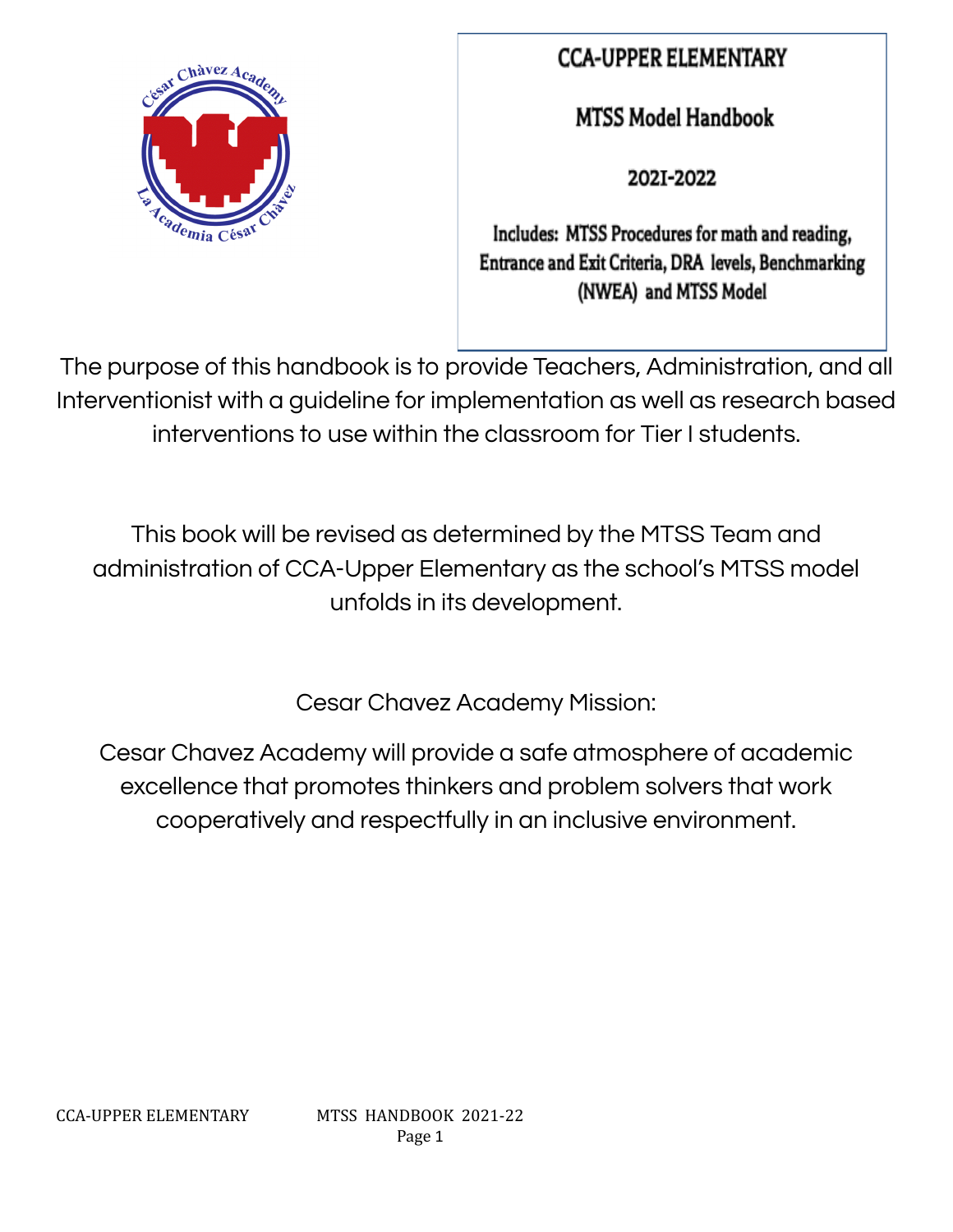## Table of Contents

|           | • ELA MTSS Model for CCA-Upper Elementary               | $3 - 8$   |
|-----------|---------------------------------------------------------|-----------|
|           | • NWEA, DRA 2 and DIBELS Next                           |           |
|           | Math RtI Model                                          | 9         |
|           | • Teaching Best Practices Recommendations and Checklist | $10 - 11$ |
|           | <b>MTSS Matrix</b>                                      | $12 - 14$ |
|           | • MTSS Behavior Procedures                              | 15        |
|           | • MTSS Tier 2 & 3 PBS/MTSS Student Tracking Form        | 16        |
| $\bullet$ | MTSS Behavior Best Practices Checklist                  | 17        |
|           | • CCA-Upper Elementary Student Data Referral Form       | $20 - 22$ |
|           | <b>MTSS Student Referral Procedures</b>                 | $23 - 24$ |
|           | CCA-Upper Elementary Student Intervention Plan          | $25 - 26$ |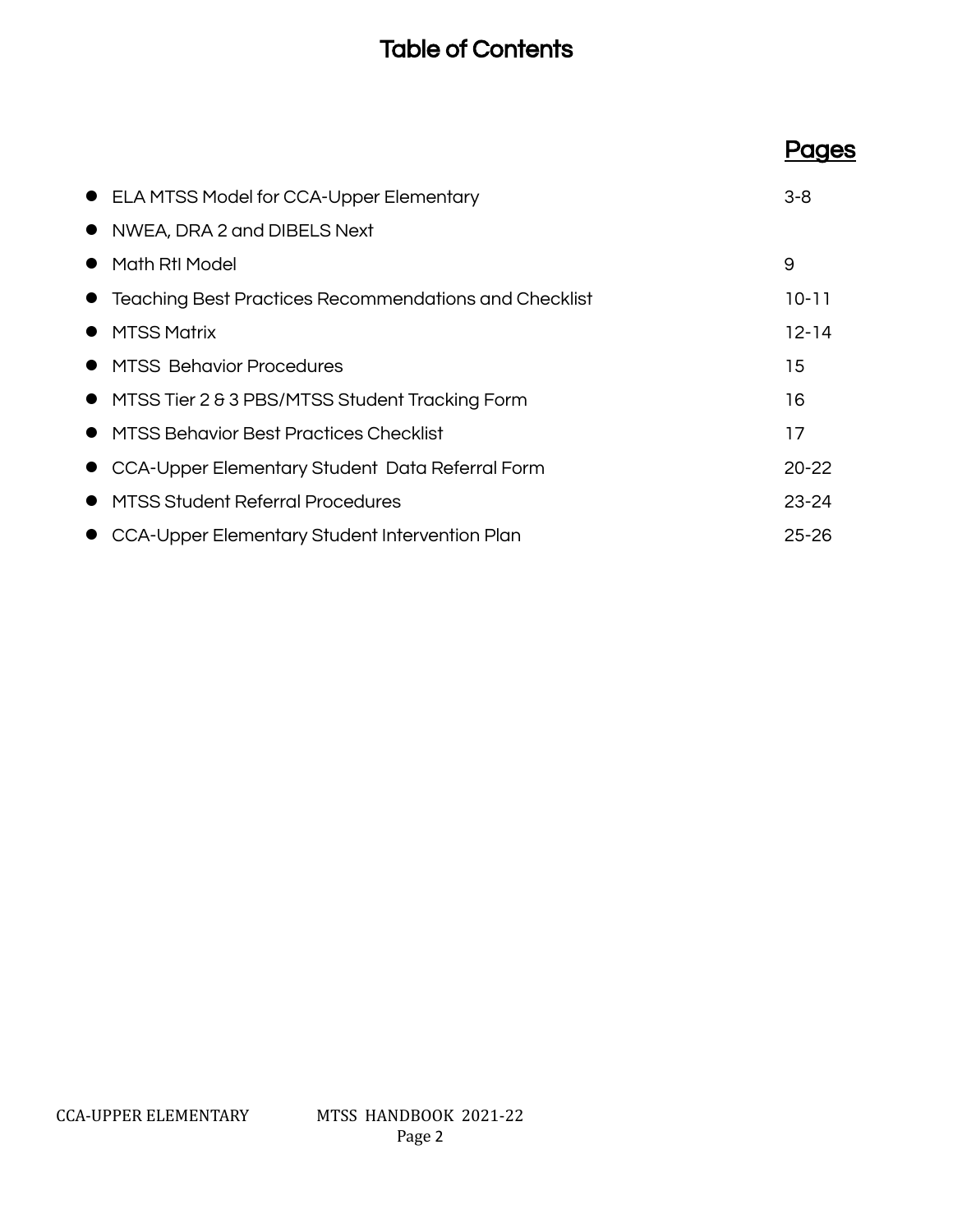### **ELA MTSS Model for CCA-Upper Elementary (Cesar Chavez Academy Intermediate) 2018-19**

As the MTSS process is in the developing stages at CCA-Upper, this document should be used as a guideline to assist the staff and the team. Modifications and changes can and will be made to make this a working program for our building.

### **2017-18 ELA MTSS Model**

- Starting the 1st-3rd week of school, CCA-Upper Elementary will be administering Dibels to students in all grade levels.
	- Students will be grouped based on previous year MTSS data and fall DIBELS Next benchmark scores.
- Starting the 4th week of school, CCA
	- Students will be grouped using NWEA, DRA, DIBELS, classroom assessments and teacher recommendation. Sight word lists assessments will be given to students in Tier 3 reading.
	- Dibels- students who score extremely low on their Dibels will be placed in Tier 3 and will receive intensive interventions (phonics, fluency, comprehension)
	- LLI (Leveled Literacy Interventions) Blue- for students in need of comprehension from RR levels C-K. Students will be placed in these groups according to their DRA level and Dibels scores.
	- $\circ$  LLI Red- for students reading at L-P according to their DRA scores, who need comprehension and fluency practice.

## **Beginning of School Year- Initial Screening**

**Testing** 

Our goal is to begin the school year with Spring data from the previous school year. A system of Google Docs will be used to track all data for students in one place.

- **●** NWEA scores will be utilized as a universal screener and will be completed within the first month of school.
- Pearson DRA program will be used to test all students within the first month of school.
- DIBELS Next will be completed the first three weeks of school.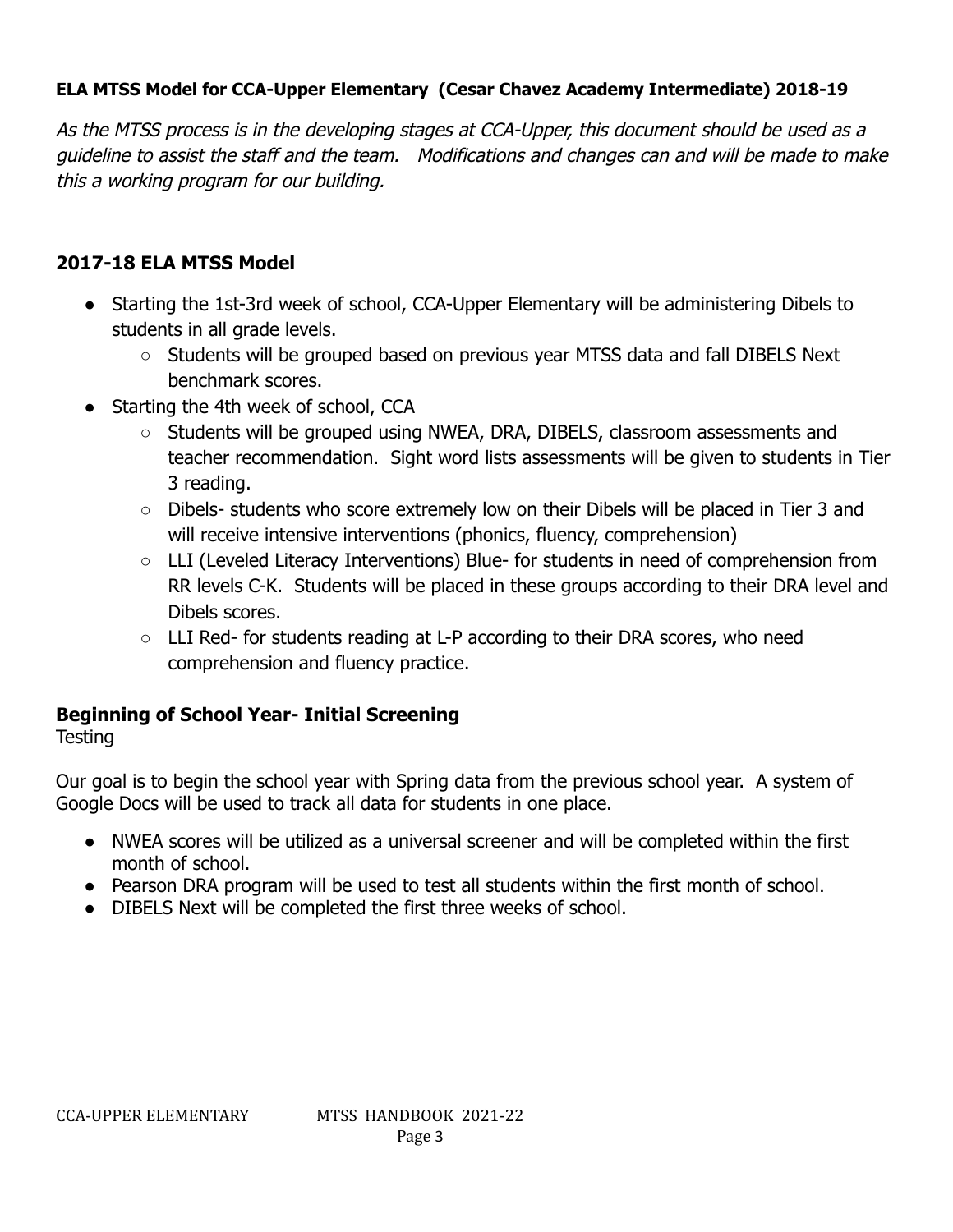#### **NWEA Percentiles**

| <b>At Risk</b><br>Grade  |         | <b>At Grade-Level</b> | <b>Above Grade Level</b> |  |
|--------------------------|---------|-----------------------|--------------------------|--|
| 2rd                      | >30%    | 31%-60%               | 61% <                    |  |
| $\mathbf{A}^{\text{th}}$ | $>30\%$ | 31%-60%               | 61% <                    |  |
| <b>Eth</b>               | $>30\%$ | 31%-60%               | 61% <                    |  |

**●** If a student falls near or below the At Risk cut points, the MTSS Staff, Classroom Teacher will then assess the student with a DRA. The two scores will be evaluated and if deficits are noted the student will be placed in the appropriate Tier based on the Running Records cut points that follow.

## **Fall Benchmark (September)**

• After a student has been assessed, the following steps will be taken:

**3 rd grade-**(DRA level 30/ average NWEA \*'updated later or higher)

- 18-20 (J-K) level students as well as students reading at grade level will receive Tier 1 interventions within the classroom provided by the teacher with consultation from the MTSS team.
- 10-18 (F-J) leveled students will receive Tier 2 interventions from an Interventionist on a pull -out basis with phonics or LLI program.
- Any student scoring below a level 8 will receive Tier 3 (A-E) interventions on a pull out basis with the intensive phonics review.

## **4 th grade-**(DRA Level 40)

- 24 (M-P) and above level students as well as students reading at grade level will receive Tier 1 interventions within the classroom provided by the teacher with consultation from the MTSS team.
- 16-23 (H-L) level students will receive Tier 2 interventions on a pull out basis with an Interventionist.
- Any student scoring below level 14 (A-G)will receive Tier 3 interventions on a pull out basis.

**5 th grade-**(DRA Level 44-50)

- **▪** 40 and above leveled students as well as students reading at grade level will receive Tier 1 interventions within the classroom provided by the teacher with consultation from the MTSS team.
- **■** Any student scoring below 40 in 5<sup>th</sup> grade will receive Tier 2 interventions from an interventionist
- **▪** Any student scoring lower than a 24 will receive Tier 3 interventions from the Literacy teacher on a pull out basis, possible intensive phonics review

## **Winter Benchmark (December or January)**

MTSS HANDBOOK 2021-22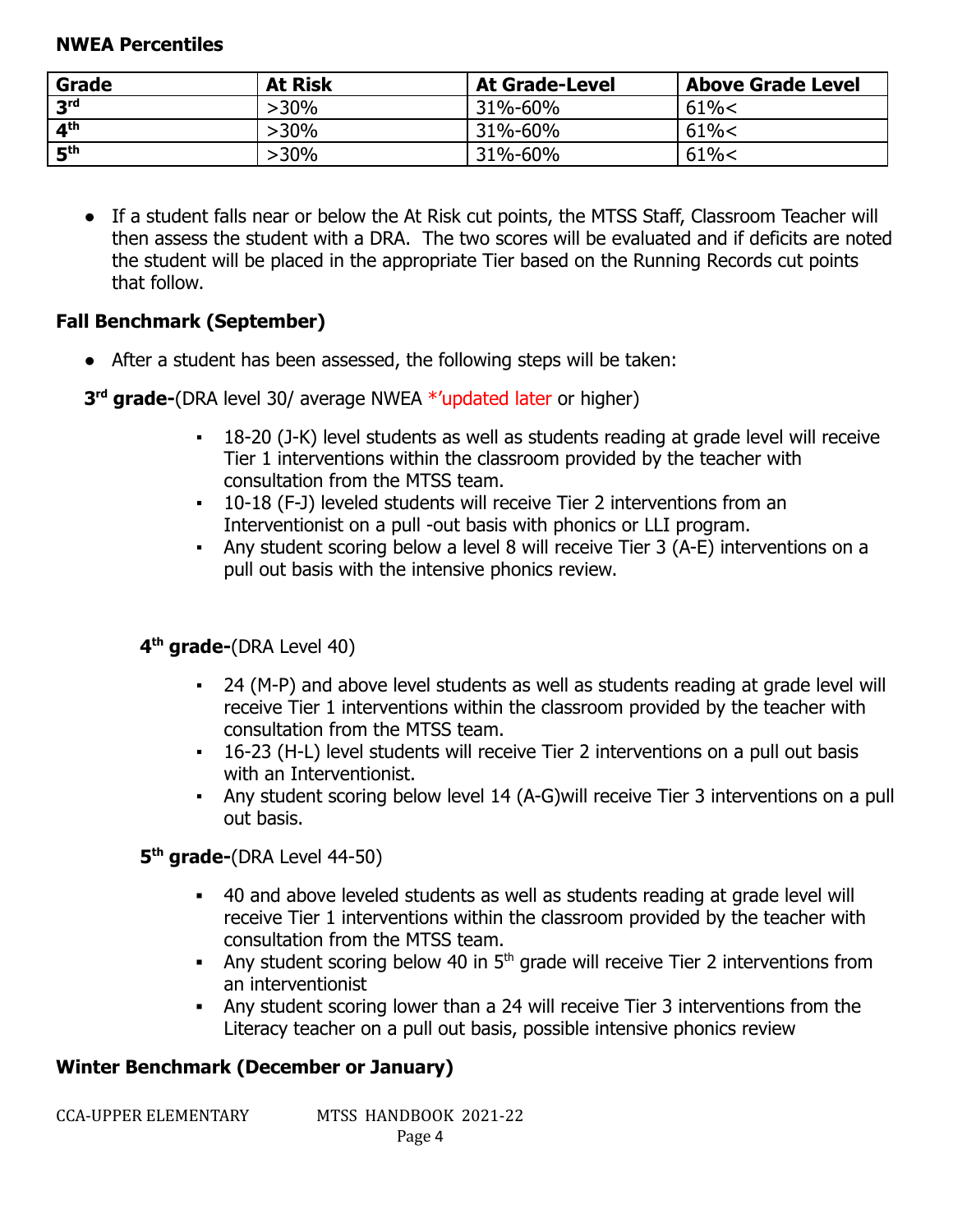**NWEA**

| Grade      | <b>At Risk</b> | <b>At Grade Level</b> | <b>Above Grade Level</b> |  |
|------------|----------------|-----------------------|--------------------------|--|
| <b>2rd</b> | $>30\%$        | 31%-60%               | 61% <                    |  |
| ⊿th        | $>30\%$        | 31%-60%               | 61% <                    |  |
| ⊑th        | >30%           | 31%-60%               | 61% <                    |  |

- If a student falls near or below the At Risk cut points, the MTSS Staff will then assess the student with a Running Record. The two scores will be evaluated and if deficits are noted the student will be placed in the appropriate Tier based on the Running Records cut points that follow.
- After a student has been assessed, the following steps will be taken:
	- **3 rd grade-**(DRA Level 30)
		- 20 and above leveled students as well as students reading at grade level will receive Tier 1 interventions within the classroom provided by the teacher with consultation from the MTSS team.
		- 19- 14 leveled students will receive Tier 2 interventions from an Interventionist on a pull -out basis.
		- Any student scoring below a level 14 will receive Tier 3 interventions on a pull out basis with the Literacy teacher.

**4 th grade-**(DRA Level 40)

- 30 and above level students as well as students reading at grade level will receive Tier 1 interventions within the classroom provided by the teacher with consultation from the RtI team.
- 29 -24 leveled students will receive Tier 2 interventions on a pull out basis with an Interventionist.
- Any student scoring below level 23 will receive Tier 3 interventions on a pull out basis with the Literacy teacher.

**5 th grade-**(DRA Level 44-50)

- **▪** 40 leveled students as well as students reading at grade level will receive Tier 1 interventions within the classroom provided by the teacher with consultation from the RtI team.
- **■** Any student scoring 39-24 in 5<sup>th</sup> grade will receive Tier 2 interventions from an Interventionist on a pull out basis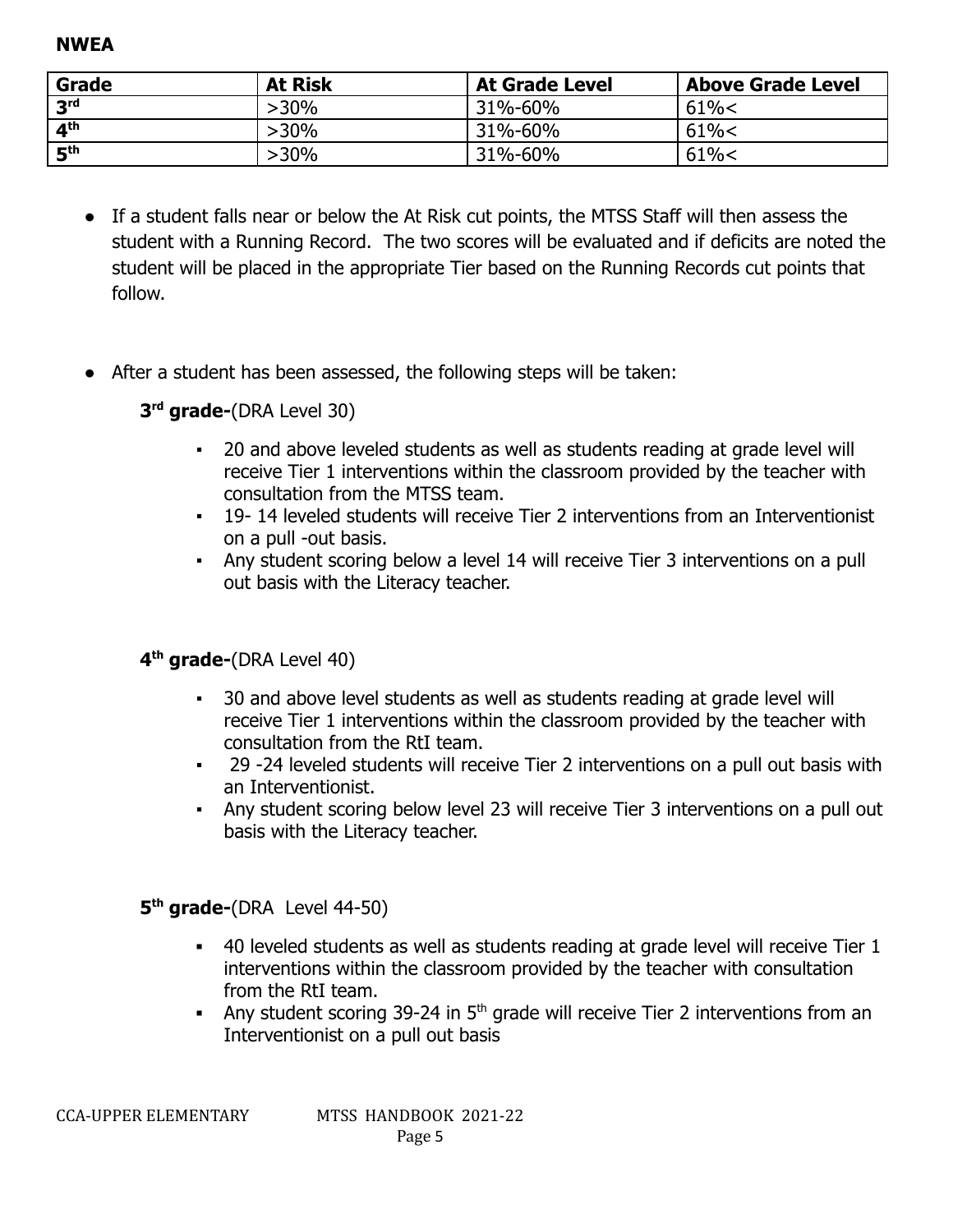**▪** Any student scoring lower than level 23 will receive Tier 3 interventions from the Literacy teacher on a pull out basis.

## **Spring Benchmark (May)**

#### **NWEA**

| <b>At Risk</b><br>Grade |      | <b>At Grade Level</b> | <b>Above Grade Level</b> |  |
|-------------------------|------|-----------------------|--------------------------|--|
| 3 <sup>rd</sup>         | >30% | 31%-60%               | 61% <                    |  |
| 4 <sup>th</sup>         | -30% | 31%-60%               | 61% <                    |  |
| 5 <sup>th</sup>         | -30% | 31%-60%               | 61% <                    |  |

- If a student falls near or below the At Risk cut points, the RtI Staff will then assess the student with a DRA. The two scores will be evaluated and if deficits are noted the student will be placed in the appropriate Tier based on the DRA cut points that follow.
- After a student has been assessed, the following steps will be taken:
	- MTSS Team will review the information and make a decision with staff input (anecdotal information)

#### **Tier 1 Procedures-**

If there is a student in need of Tier 1 interventions beyond basic differentiated classroom instruction:

- Consult the Classroom Best Practices Checklist
- Begin monitoring his/her skills and deficits
- Progress monitor utilizing tools from RtI Matrix
- Document any interventions that have been utilized within the classroom and their effectiveness on the RtI Data & Intervention Document for the appropriate grade level.
- Seek out additional Tier 1 interventions by visiting:
	- **▪** <http://www.interventioncentral.org/index.php/academic-resources>
	- **▪** <http://www.fcrr.org/>
	- **▪** <http://curriculumcrafter.org/>
	- **▪** [http://www.rti4success.org/index.php?option=com\\_content&task=blogcategory&id=5&](http://www.rti4success.org/index.php?option=com_content&task=blogcategory&id=5&Itemid=58) [Itemid=58](http://www.rti4success.org/index.php?option=com_content&task=blogcategory&id=5&Itemid=58)
	- **▪** Reading A-Z or RAZ Kids
	- NewsELA
	- Readworks
	- **▪** SIOP Model(Sheltered Instruction Observation Protocol )
	- **▪** Consult Pre-referral Intervention Manual in Special Ed office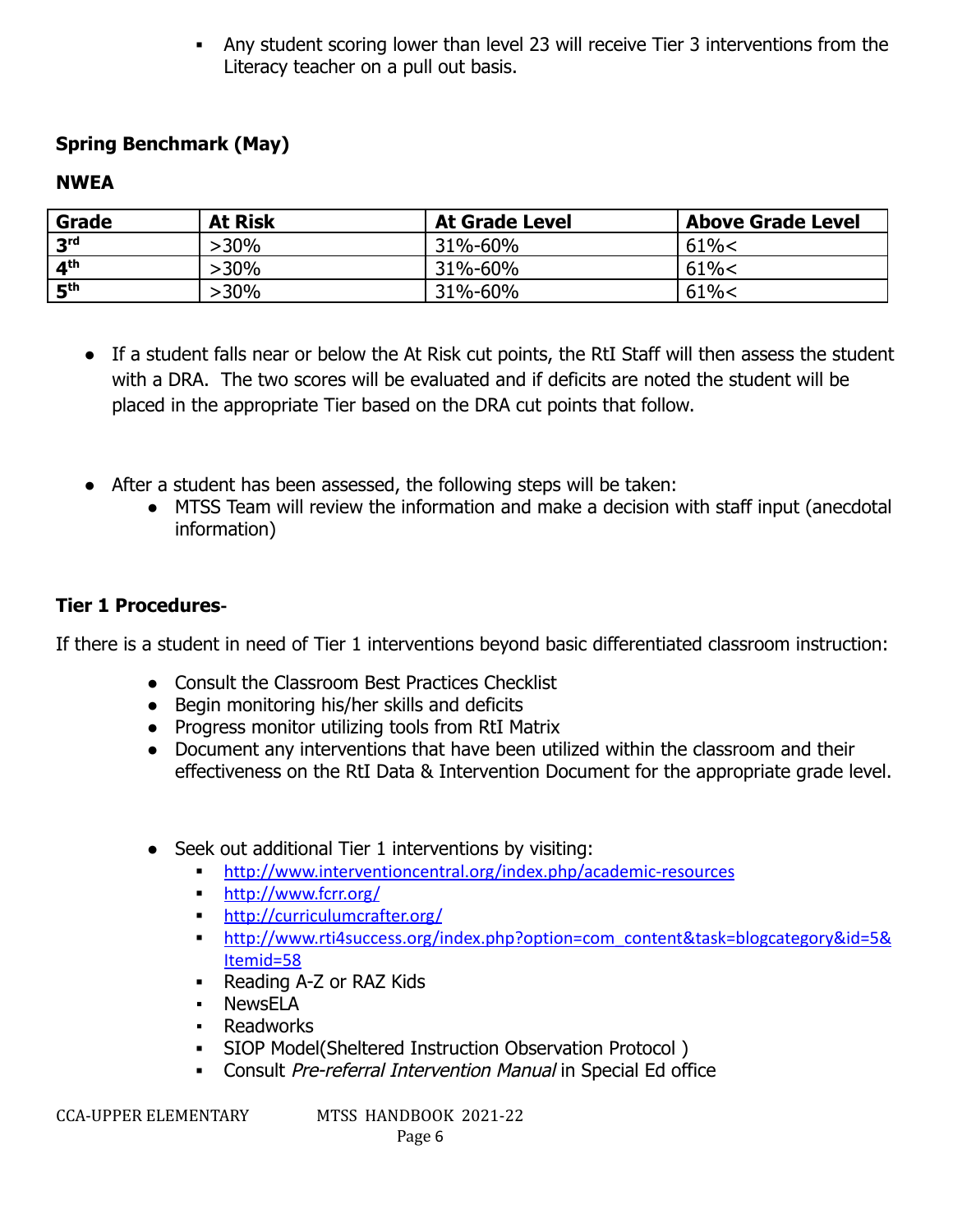- **▪** Consult the RtI team for ideas on interventions
- **After 4 weeks, submit RtI Data & Intervention Document into Google Drive!!!**

**Tier 2 Procedures**

- **● A student will only be recommended for Tier 2 interventions if and only if there is classroom documentation that Tier 1 interventions utilized were unsuccessful. See appendix for Classroom Best Practices Checklist.**
- **● Students in Tier 2 must still be monitored within the classroom and interventions must continue to be documented within the MTSS notes. Teachers are encouraged to utilize student portfolios to house copies of student work as well.**
- **● NOTE: Prior to Tier 2 interventions beginning, the MTSS Team, School Administration, and the classroom Teacher will review the progress of all students within the classroom as 75% should be achieving at grade level. If this is not the case, alternative steps will be addressed.**
- **●** Step 1-
	- The MTSS team will meet along with the classroom teacher to discuss and review the evidence documented within the RtI red folder.
	- Based upon the evidence presented, the team will make a recommendation to either:
		- utilize additional interventions in the classroom, or...
		- begin Tier 2 interventions with the Intervention Team in pull-outs
- $\bullet$  Step 2
	- Progress monitoring will be completed in conjunction with the additional interventions being utilized.
	- Progress monitoring data will be collected and placed in the red MTSS folder.
	- **The student's performance in this level will be monitored for 8 weeks. Utilization of the RtI Data & Intervention Document must be used.**
- Step 3
	- At the end of **8** weeks the RtI team will review the student's RtI folder, documented interventions, student work, as well as progress monitoring tools and decide:
		- to implement additional Tier 2 interventions
		- to move student to Tier 1 if that student has responded well to Tier 2 interventions
		- make recommendation that student begin Tier 3 interventions as well as make parent contact with an option of a parent meeting

## **Tier 3 Procedures**

**● A student can be recommended for Tier 3 interventions if and only if there is classroom documentation that Tier 2 interventions utilized were unsuccessful.**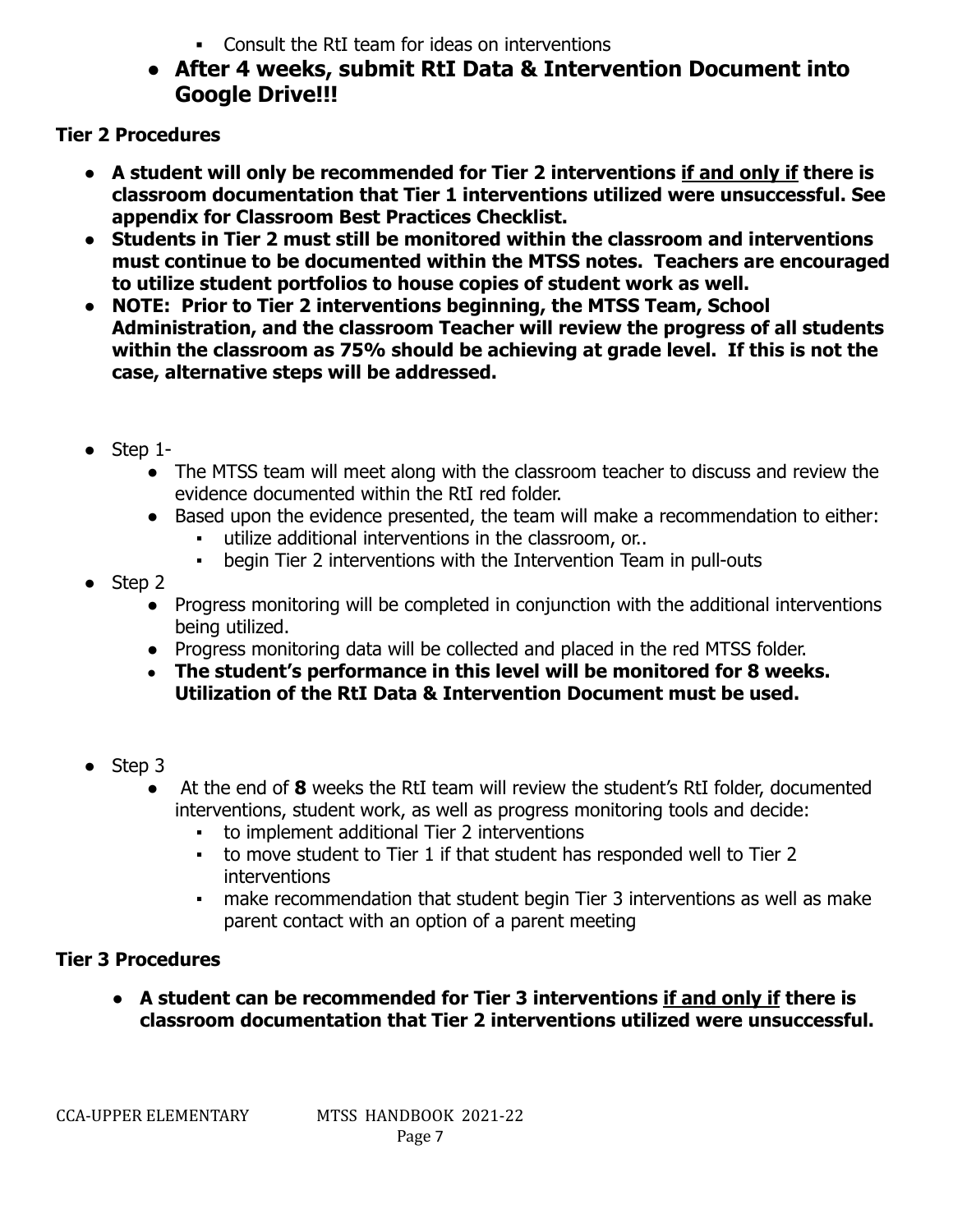- **● It is imperative that RtI red folders have been documented with all interventions, the frequency of intervention, along with progress monitoring results.**
- **●** Step 1
	- **o** MTSS team, including classroom teacher, will meet to discuss student.
		- **▪** Review of MTSS folder and student work is imperative at this point.
	- **o** RtI team will review and discuss all interventions utilized, attendance records, progress reports, report cards, assessment data, and progress monitoring data.
	- **o** Team may recommend additional interventions and monitoring not to exceed an additional **8 weeks.**
- **●** Step 2
	- **o** If MTSS team feels that all interventions implemented have not been successful, the team will notify Special Ed team/School Psychologist and will discuss scheduling a REED (Review of Existing Evaluation Data) meeting with parent in attendance.
- **●** Step 3
	- **o** After REED meeting has been held and parent has been notified, Special Ed team/School Psychologist will determine if proceeding to testing is necessary.
	- **o** After testing, School Psychologist will call meeting with parent, special education teacher, classroom teacher, and interventionist involved in student's program.
	- **o** At this point, School Psychologist will recommend special education services or report that the student does not qualify.
		- **▪** If student does not qualify, he/she will remain in Tier 3 and alternate interventions will be sought out.
		- If student does qualify, needs of the student will be met with services from special education teachers or Literacy teacher.

Please keep in mind that RtI is a school-wide initiative not a special education initiative. While the RtI folders are being utilized, your student will not be overlooked. The purpose of RtI is to work with the student throughout the 8 week time period of each tier to help make that student successful.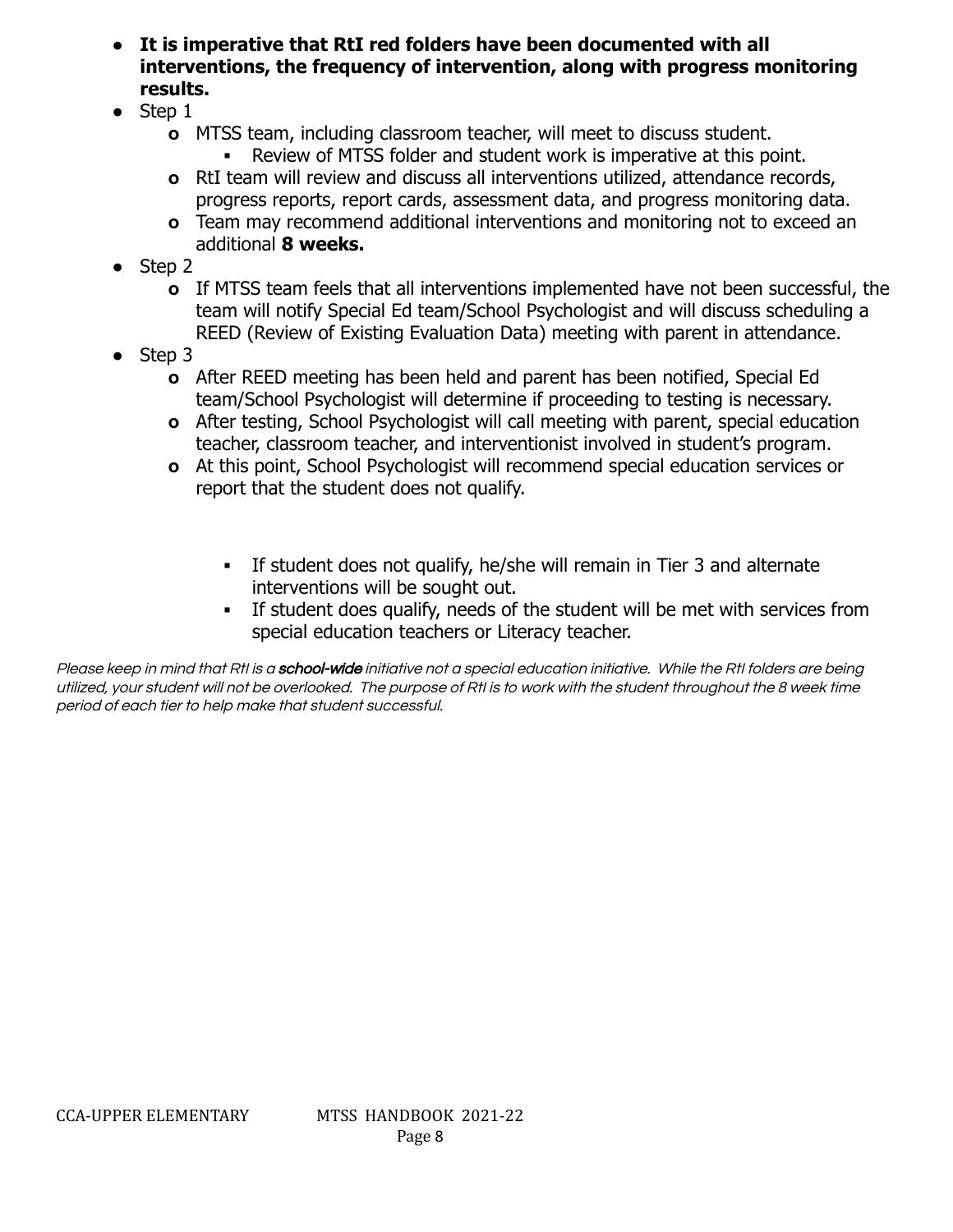# DRA levels

| 3 <sup>rd</sup> Grade | $30 - 38$ |
|-----------------------|-----------|
| $4th$ Grade           | 38-49     |
| 5 <sup>th</sup> Grade | $44 - 5$  |

# DIBELS Next

#### **Math MTSS Model for CCA Upper Elementary 2018-19**

The Math MTSS mod

#### **2018-19 Math MTSS Model**

- **●** CCA-Upper Elementary has adopted a tiered, pull-out model focusing on math standards and missing skills.
	- **o Starting in September used previous year NWEA data and recommendations from 2nd grade teachers for 3rd grade. We also looked at students who were in interventions and gave them a spot in September.**
	- **o Starting in October, we met as a team and used teacher recommendation, NWEA, and MobyMax data to determine which students would be eligible for math interventions.**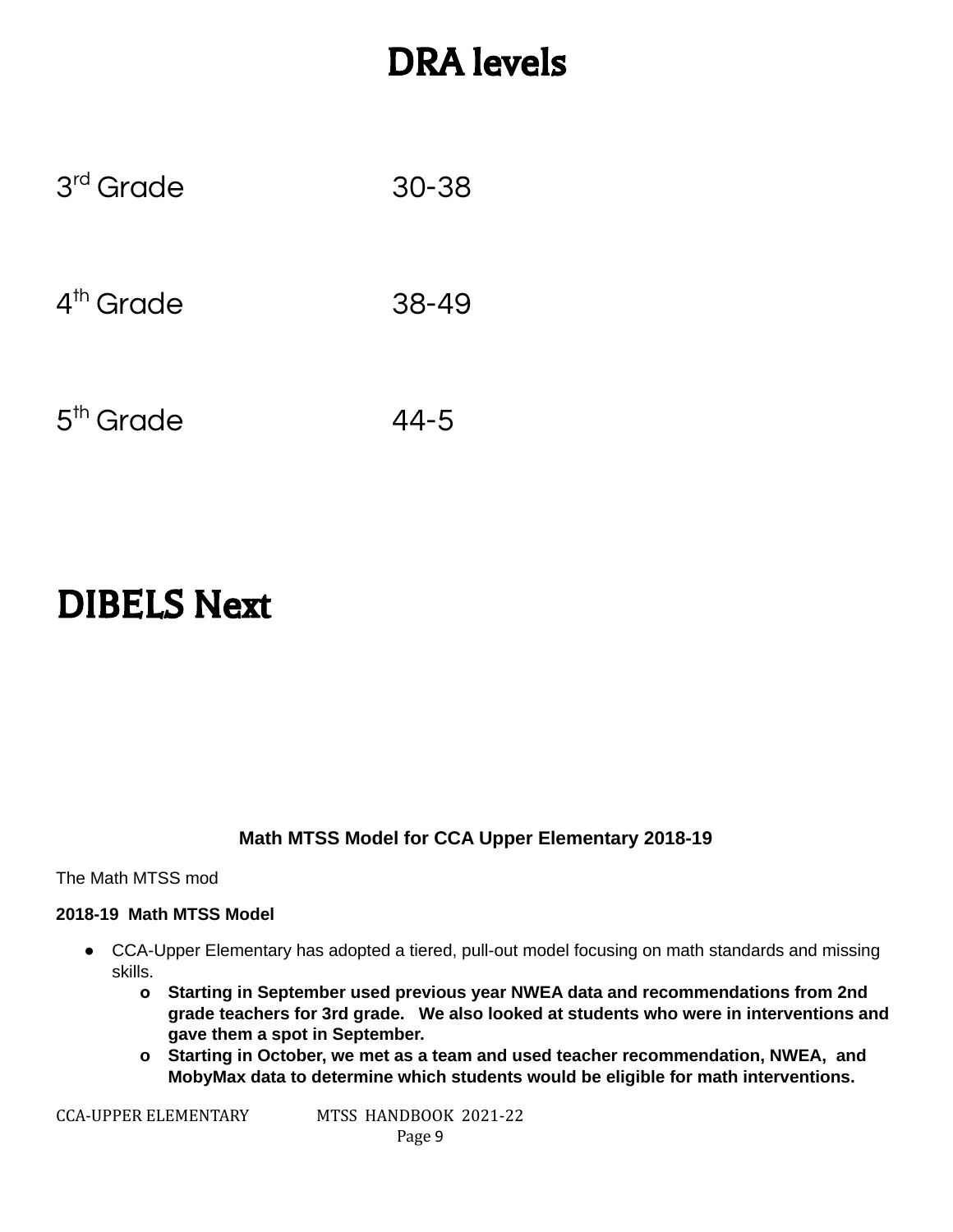- **o Students are grouped by class and or ability level.**
- **o 4 math interventionists work with students during math intervention time so students are not pulled from tier 1 instruction.**

#### **Referral Guidelines**

NWEA and grade level assessment will be used for benchmarking. The guidelines below have been provided by NWEA and these cut points will be utilized for all identification of students in RTI/MTSS.

Students that fall in the "at risk" category will be referred for RTI. The math interventionist will work with the teacher of the students in that category and together they will determine who will be placed into Tier 2.

Once a student makes progress and meets their goals for the missing content standards, the student will be moved back into Tier 1.

#### **Fall - Spring**

| Grade                    | <b>At Risk</b> | <b>At Grade Level</b> | Above Grade Level |
|--------------------------|----------------|-----------------------|-------------------|
| 3 <sup>rd</sup>          | $>30\%$        | 31%-60%               | 61% <             |
| $\mathbf{A}^{\text{th}}$ | $>30\%$        | 31%-60%               | 61% <             |
| 5th                      | $>30\%$        | 31%-60%               | 61% <             |

#### **Exit Criteria:**

**Mobymax score at grade level. NWEA score of 31st percentile or higher. Teacher and interventionist agreement with exiting.**

## CCA-Upper Elementary Classroom Best Practices Checklist

## (Core Academic/Behavior Tier 1 Interventions)

| Check if<br>used | <b>Activity/Intervention</b> | <b>Start Date</b> | End Date   Effectiveness |
|------------------|------------------------------|-------------------|--------------------------|
|                  | <b>Whisper Phones</b>        |                   |                          |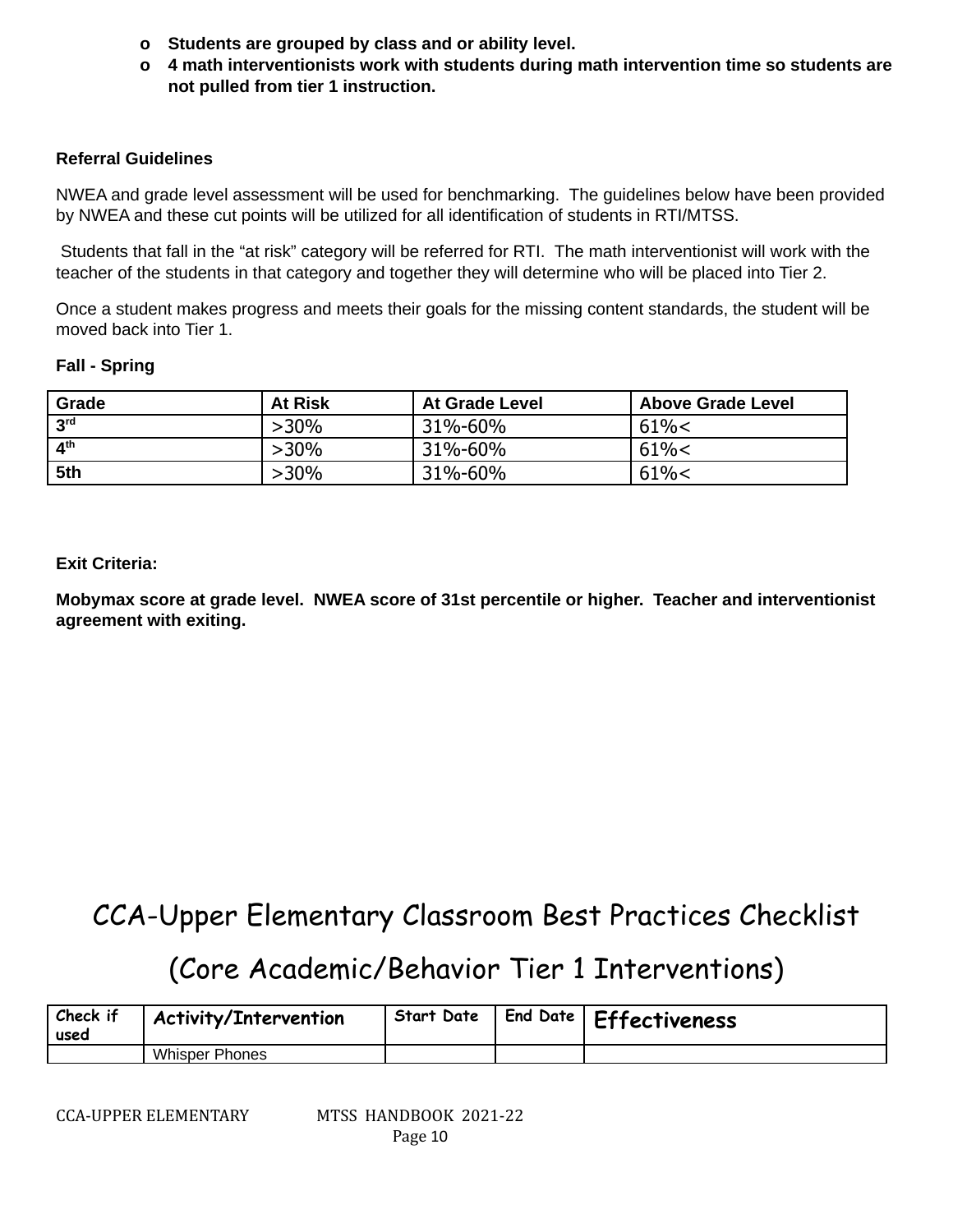| Phonemic Awareness/stretching    |  |  |
|----------------------------------|--|--|
| out sounds                       |  |  |
| Books on Tape or CD              |  |  |
| <b>Buddy Reading</b>             |  |  |
| Raz-Kids time                    |  |  |
| Star Reader/AR                   |  |  |
| Starfall time                    |  |  |
| Pre-read/re-read                 |  |  |
| Poetry or chants                 |  |  |
| Reader's Theater                 |  |  |
| Pre-teach vocab prior to reading |  |  |
|                                  |  |  |
|                                  |  |  |
| Highlighting important words in  |  |  |
| a passage                        |  |  |
| Use of anticipation guide        |  |  |
| Sticky notes for questioning/    |  |  |
| vocabulary/ predicting           |  |  |
| Read assignment to student       |  |  |
| Reading response journal         |  |  |
| Graphic organizers               |  |  |
| Venn Diagram                     |  |  |
| <b>KWL Charts</b>                |  |  |
| <b>Guided Reading</b>            |  |  |
| Use EZ reader                    |  |  |
| Adjust reading level to          |  |  |
| assignment                       |  |  |
| Flashcards-alphabet/sight word/  |  |  |
| word familyetc.                  |  |  |
| Move desk/seat                   |  |  |
| Break assignments into smaller   |  |  |
| parts                            |  |  |
| Rotate around classroom as       |  |  |
| teaching                         |  |  |
| Repeat directions                |  |  |
| Have student restate directions  |  |  |
| Peer academic buddy              |  |  |
| Daily assignment sheet           |  |  |
| Tutoring                         |  |  |
| Use timer for time allocation    |  |  |
| Partition or study coral         |  |  |
| Behavior management plan         |  |  |
| Use kinesthetic activities to    |  |  |
| build fine motor skills          |  |  |
| Use writing journal & check      |  |  |
| journal                          |  |  |
| Computer use for writing         |  |  |
| assignments                      |  |  |
| Use of hi-write paper            |  |  |
| Skip counting                    |  |  |
| Use of number charts             |  |  |
| Use of number line               |  |  |
| Use of manipulatives             |  |  |
| Use of clocks                    |  |  |
|                                  |  |  |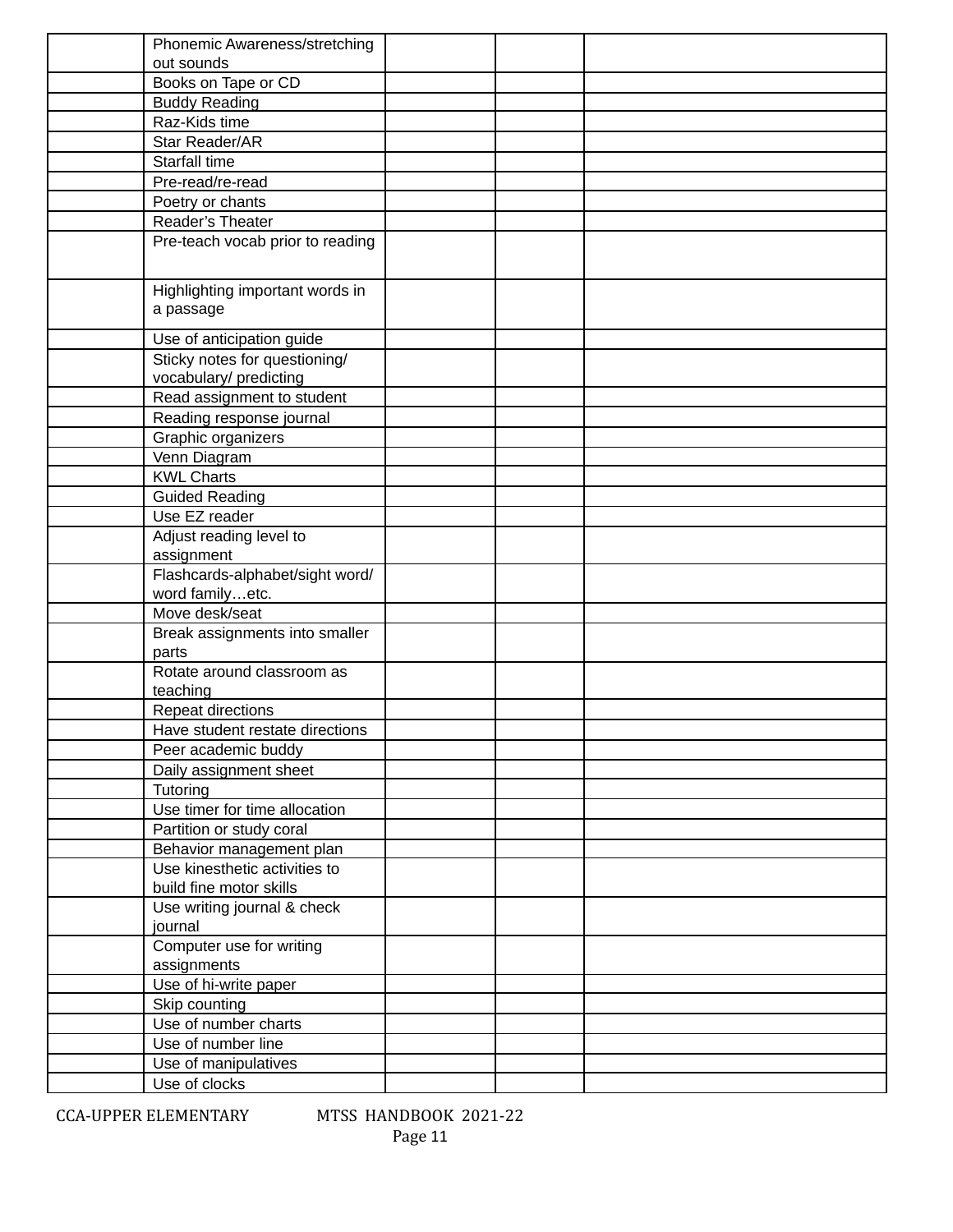| Reading problems aloud                                    |  |  |
|-----------------------------------------------------------|--|--|
| Use of addition/subtraction/<br>multiplication flashcards |  |  |
| Underlining key words for story<br>problems               |  |  |
| Documented home/school<br>communication                   |  |  |
| ixl Math                                                  |  |  |
| Use of Math word wall                                     |  |  |
| Math Vocabulary word sorts                                |  |  |
| Study Island                                              |  |  |
| <b>Glory Schools</b>                                      |  |  |
|                                                           |  |  |
|                                                           |  |  |

Teacher signature: \_\_\_\_\_\_\_\_\_\_\_\_\_\_\_\_\_\_\_\_\_\_\_\_\_\_\_\_\_\_\_\_\_\_\_\_\_\_\_\_\_\_\_\_\_\_\_\_\_\_Date:\_\_\_\_\_\_\_\_\_\_\_\_\_\_\_\_\_\_\_\_\_\_\_\_\_\_

RtI Team Signature: \_\_\_\_\_\_\_\_\_\_\_\_\_\_\_\_\_\_\_\_\_\_\_\_\_\_\_\_\_\_\_\_\_\_\_\_\_\_\_\_\_\_\_\_\_ Date: \_\_\_\_\_\_\_\_\_\_\_\_\_\_\_\_\_\_\_\_\_\_\_\_\_\_\_

#### **CCA-Upper Elementary RtI Matrix 2012-2013**

| Componen              | Data Used                                                                                                     | <b>Targeted</b><br>Area/<br><b>Skill</b>                                                                                                                         | <b>Strategies/Materials</b>                                                                                                                                                                                                                                                   | <b>Programs/Interventions</b>                                                  | <b>Progress</b><br><b>Monitoring</b><br><b>Instrument</b>                                               | <b>Accommodations</b><br><b>Modifications</b>                                                                                              |
|-----------------------|---------------------------------------------------------------------------------------------------------------|------------------------------------------------------------------------------------------------------------------------------------------------------------------|-------------------------------------------------------------------------------------------------------------------------------------------------------------------------------------------------------------------------------------------------------------------------------|--------------------------------------------------------------------------------|---------------------------------------------------------------------------------------------------------|--------------------------------------------------------------------------------------------------------------------------------------------|
| Phonemic<br>Awareness | RLAC-Phon<br>ics First<br><b>Screeners</b><br>Reading A<br>to $Z -$<br>phonologica<br>awareness<br>assessment | Rhyme<br><b>Blending</b><br>Segmentation<br>Syllabication                                                                                                        | <b>Picture Sorts</b><br>Syllable Sorts<br><b>Syllable Counting</b><br>Rhyme Recognition<br>Sound Matching<br>Oral Blending<br>Oral Segmenting<br><b>Nursery Rhymes</b><br>Starfall<br><b>Center Activities</b><br>Games                                                       | Reading A to Z<br><b>Phonics First</b><br>Starfall<br>Raz-Kids                 | <b>Phonics</b><br><b>Screeners</b><br>Reading A<br>to $Z -$<br>phonologica<br>I awareness<br>assessment | Testing<br>Accommodations<br>(read aloud,<br>shortened,<br>highlighting key<br>words, etc)<br>Peer Support                                 |
| Phonics               | Reading A<br>to $Z -$<br>phonics<br>assessment<br>RLAC-Phon<br>ics First<br><b>Screeners</b>                  | Consonants<br>Short<br>Vowels<br>Long<br>Vowels<br>R Controlled<br><b>Blends</b><br>Digraphs<br>Diphthongs<br>Infected<br>Endings<br>Affixes<br><b>Syllables</b> | <b>Word Sorts</b><br><b>Letter Tiles</b><br>Stretch and Say<br>Word<br>Families/Chains<br>Phoneme/Grapheme<br>Match<br><b>Phonics Readers</b><br>Reading A to Z<br>Starfall<br><b>Elkonin Boxes</b><br>Decodable Readers<br><b>Center Activities</b><br>Games<br>Touchphonics | Study Island<br>Reading A to Z<br><b>Basal readers</b><br>Starfall<br>Raz Kids | Reading<br>A to $Z -$<br>phonics<br>assessment                                                          | <b>Extended Time</b><br>Repeated<br>Instructions<br>Outlines/Study<br>Guides<br>Word Processing<br><b>Visual Aids</b><br>More "Think Time" |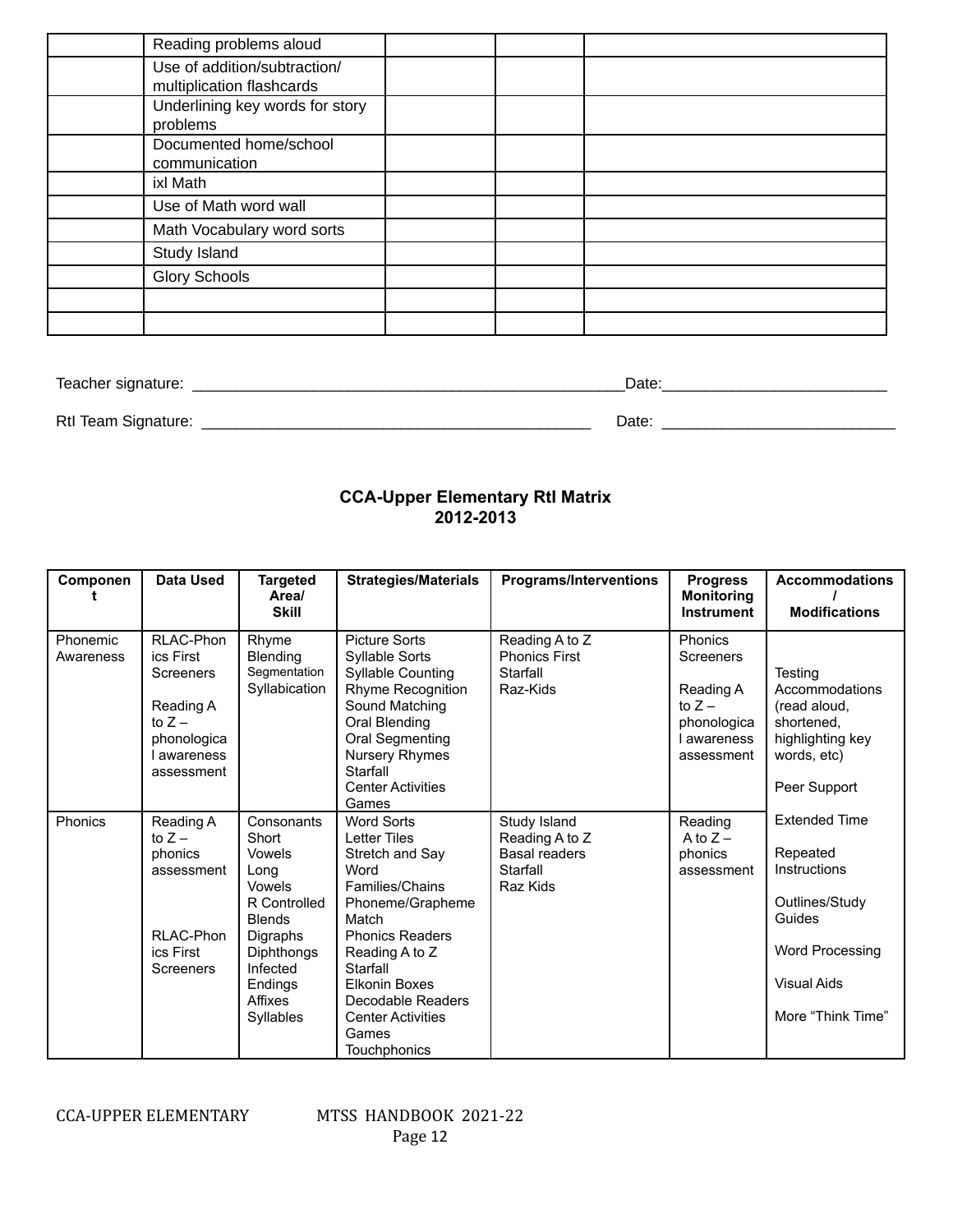| Component     | <b>Data Used</b>                                                                                                                                                                                                | <b>Targeted</b><br>Area/<br><b>Skill</b>                                                                                                                                                                                                             | <b>Strategies/Materials</b>                                                                                                                                                                                                                                                                                                                                                                                                                                                                                                                              | <b>Programs/Interventions</b>                                                                                                    | <b>Progress</b><br><b>Monitoring</b><br>Instrument                                                                                                                                                    | Accommodations/<br><b>Modifications</b>                                                                                                                                                 |
|---------------|-----------------------------------------------------------------------------------------------------------------------------------------------------------------------------------------------------------------|------------------------------------------------------------------------------------------------------------------------------------------------------------------------------------------------------------------------------------------------------|----------------------------------------------------------------------------------------------------------------------------------------------------------------------------------------------------------------------------------------------------------------------------------------------------------------------------------------------------------------------------------------------------------------------------------------------------------------------------------------------------------------------------------------------------------|----------------------------------------------------------------------------------------------------------------------------------|-------------------------------------------------------------------------------------------------------------------------------------------------------------------------------------------------------|-----------------------------------------------------------------------------------------------------------------------------------------------------------------------------------------|
| Fluency       | $DIBELS -$<br>Oral Reading<br>Fluency<br><b>HM</b><br>Reading A to<br>$Z$ – fluency<br>assessment<br>passages<br>Reading A to<br>$Z$ – running<br>records<br>Read<br>Naturally<br>Raz Kids<br>Star<br>Reader/AR | Automaticity<br>Expression<br>Sight<br>Vocabulary                                                                                                                                                                                                    | Sight Word<br>Flashcards<br><b>Repeated Readings</b><br>Echo Reading<br>Choral Reading<br>Alternate/Partner<br>Reading<br>Audio Taping<br><b>Charting Progress</b><br>Reader's Theater<br>Leveled Readers<br>Reading $A - Z$<br>Predictable Text<br>Dolch Word Lists<br><b>Guided Reading</b><br><b>Whisper Phones</b>                                                                                                                                                                                                                                   | Houghton Mifflin<br><b>Classroom Reading</b><br>Raz Kids<br>Reading A to Z<br><b>Scholastic News</b><br>Star Reader/AR           | DIBELS - Oral<br>Reading<br>Fluency<br>RR<br>Star<br>Reader/AR<br>quizzes<br>Reading A to<br>$Z$ – fluency<br>assessment<br>passages<br>Reading A to<br>$Z$ – running<br>records<br>Read<br>Naturally | Testing<br>Accommodations<br>Peer Support<br><b>Extended Time</b><br>Repeated<br>Instructions<br>Outlines/Study<br>Guides<br>Word Processing<br><b>Visual Aids</b><br>More "Think Time" |
| Comprehension | <b>MEAP</b><br><b>RR</b><br>Reading A to Z<br>comprehension<br>quick check<br>Raz Kids<br>Read<br>Naturally<br>Scholastic<br><b>News</b><br>Making<br>Meaning                                                   | Sequence<br>Main Idea<br>Supporting<br>Detail<br>Compare-C<br>ontrast<br>Cause-Effec<br>t<br>Theme/<br>Moral<br>Character<br><b>Traits</b><br>Plot<br>Inferencing<br>Retelling<br>Questioning<br>Visualizing<br>Inferencing<br>Making<br>connections | <b>Cloze Activities</b><br>Word Maps<br><b>Graphic Organizers</b><br>Think-Pair-Share<br>Literature<br>Journals/Logs<br>Literary<br>Circles/Book Clubs<br><b>KWL</b><br>Think-Alouds<br>Questioning<br>Activities (QAR)<br>Respond to Text<br>Activities<br><b>Summary Activities</b><br>Story/Book Walks<br>Role-Playing<br>Supply Background<br><b>Literary Devices</b><br><b>Story Charts</b><br>Reading A-Z<br>Leveled Readers<br>Theme Paperbacks<br><b>Guided Reading</b><br>Comprehension<br>Quickies<br>Comprehension<br>Games<br>Whisper Phones | Study Island<br>Houghton Mifflin<br><b>Classroom Reading</b><br><b>Making Meaning</b><br>Reading A to Z<br><b>Read Naturally</b> | <b>RR</b><br>Reading A to Z<br>comprehension<br>quick check<br>Raz Kids<br>Classroom<br>assessments                                                                                                   |                                                                                                                                                                                         |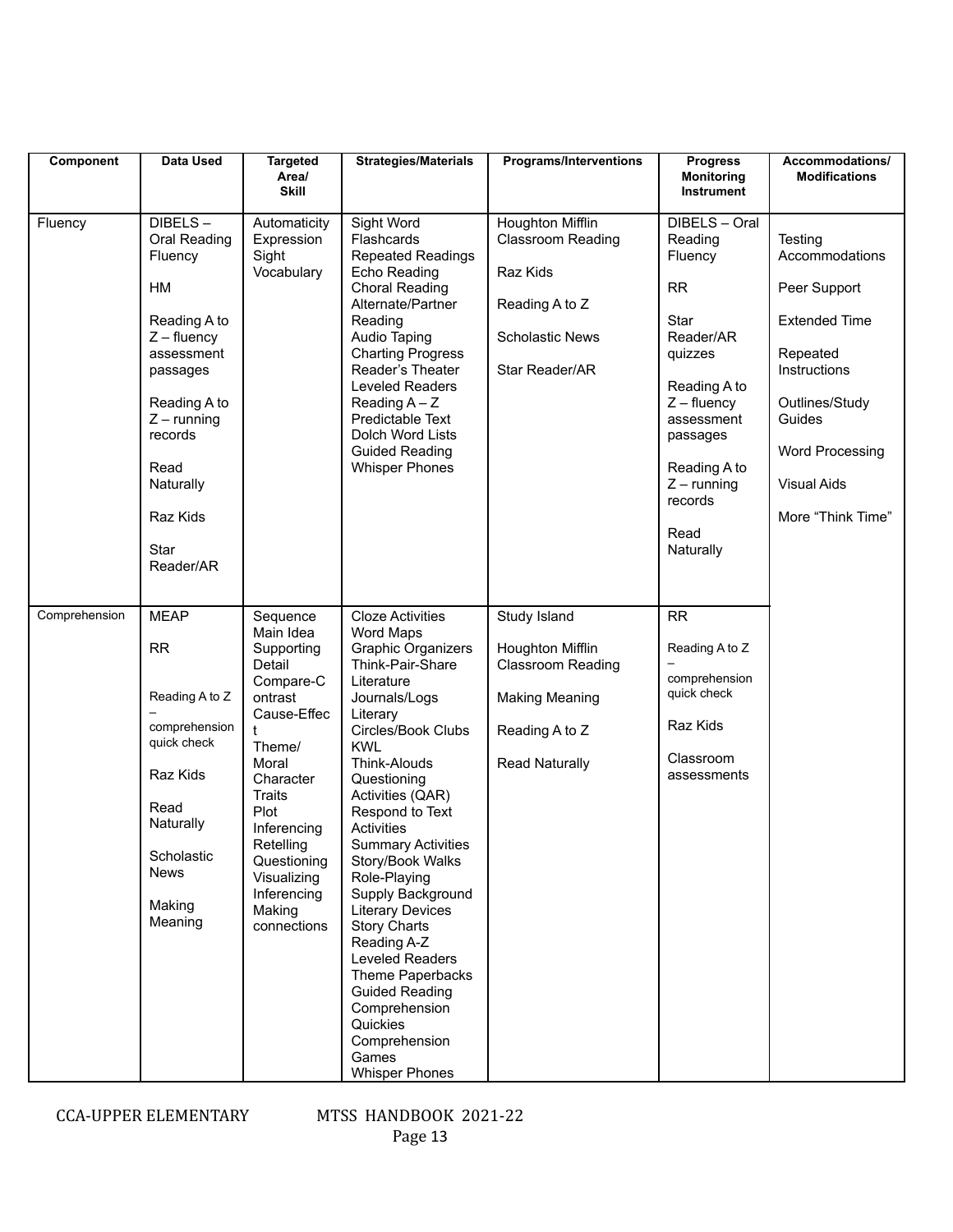|  | $\cdot$         |  |  |
|--|-----------------|--|--|
|  | $\sim$<br>ാധ്യം |  |  |
|  |                 |  |  |

| Component       | Data<br>Used                                                                          | <b>Targeted</b><br>Area/<br><b>Skill</b>                                                   | <b>Strategies/Materials</b>                                                                                                                                                                                                                                                                                                                                                                                                                                                                                             | <b>Programs/Interventions</b>                                                                                       | <b>Progress</b><br><b>Monitorin</b><br>g<br>Instrumen                             | Accommodations/<br><b>Modifications</b>                                                                                                                                                                                                        |
|-----------------|---------------------------------------------------------------------------------------|--------------------------------------------------------------------------------------------|-------------------------------------------------------------------------------------------------------------------------------------------------------------------------------------------------------------------------------------------------------------------------------------------------------------------------------------------------------------------------------------------------------------------------------------------------------------------------------------------------------------------------|---------------------------------------------------------------------------------------------------------------------|-----------------------------------------------------------------------------------|------------------------------------------------------------------------------------------------------------------------------------------------------------------------------------------------------------------------------------------------|
| Vocabulary      | Scantron<br>Vocabulary<br>A to Z<br>Study<br>Island<br>Read<br>Naturally<br><b>RR</b> | Sight Words<br>Dolch Lists<br>New and<br>Prerequisite<br>Vocabulary in<br>content areas    | Word Maps<br><b>Student Created Dictionary</b><br><b>Cloze Activities</b><br><b>Word Sorts</b><br>Working With Words Activities<br>Idioms/Metaphors/Similes<br>Vocabulary Flash Cards<br>Picture/Word Matching<br><b>Word Wall Activities</b><br><b>Leveled Readers</b><br>Reading A-Z/Vocabulary A<br>toZ<br><b>Informational Texts</b><br>Synonym/Antonym/homograp<br>h playing cards                                                                                                                                 | Study Island<br>Houghton Mifflin<br>Classroom Reading<br>Vocabulary A to Z<br><b>Making Meaning</b>                 | t<br>RR<br>Scantron<br>Study<br>Island<br>Vocabulary<br>A to Z<br>assessmen<br>ts | <b>Adjusted Assignments</b><br>(Modification per IEP)<br><b>Testing Accommodations</b><br>Peer Support<br><b>Extended Time</b><br>Repeated Instructions<br>Outlines/Study Guides<br>Word Processing<br><b>Visual Aids</b><br>More "Think Time" |
| Writing         | Writing<br>Probes<br><b>MEAP</b><br>Write<br><b>Steps</b>                             | Ideas<br>Organization<br><b>Word Choice</b><br>Voice<br>Sentence<br>Fluency<br>Conventions | Story Starter/Springboard<br>Story Frames (bme)<br><b>Graphic Organizers</b><br><b>Brainstorming Activities</b><br>Outlines/Note Taking<br>Sequence Charts<br><b>Word Banks</b><br><b>Literary Device</b><br><b>Word Sorts</b><br>Peer Editing<br><b>Teacher Conferencing</b><br>Signal Words<br>Arrange Sentences for Topic<br><b>Topic Lists</b><br>Journals<br><b>Group/Partner Writing</b><br>Dictionary & Thesaurus<br>Proofreading Checklist<br>Study Island<br>Solo 6<br>LEA's (Language Experience<br>Approach) | <b>Write Steps</b><br><b>DEW</b>                                                                                    | Writing<br>Probes<br>Write<br><b>Steps</b>                                        | <b>Adjusted Assignments</b><br>(Modification per IEP)<br><b>Testing Accommodations</b><br>Peer Support<br><b>Extended Time</b><br>Repeated Instructions<br>Outlines/Study Guides<br>Word Processing<br><b>Visual Aids</b><br>More "Think Time" |
| Component       | Data Used                                                                             | Targeted                                                                                   | Strategies/Materials                                                                                                                                                                                                                                                                                                                                                                                                                                                                                                    | Programs/Interventions                                                                                              | Progress                                                                          | <b>Accommodations/Modification</b>                                                                                                                                                                                                             |
|                 |                                                                                       | Area/Skill                                                                                 |                                                                                                                                                                                                                                                                                                                                                                                                                                                                                                                         |                                                                                                                     | Monitoring<br><b>Instruments</b>                                                  | s                                                                                                                                                                                                                                              |
| <b>Behavior</b> | Daily<br>Classroom<br>Card Flip<br>Data<br>(google<br>docs)                           | Complete<br>Assign.<br>On Task<br>Behavior<br>Organization                                 | <b>Behavior Contract</b><br><b>Reward System</b><br><b>Teach Conflict Resolution</b><br><b>Study Buddy</b><br><b>Study Carrel</b><br>Proximity to Teacher                                                                                                                                                                                                                                                                                                                                                               | Check-In, Check-Out<br>Individual Social Work<br><b>Services</b><br>Social Skills Group<br><b>Behavior Contract</b> | Daily<br>Classroom<br>Behavior<br>Data<br><b>BIP Data</b><br>CICOData             | Adjusted Assignments<br><b>Testing Accommodations</b><br>Peer Support<br>Extra Time<br>Repeated Instructions<br>Study Guides/Outlines                                                                                                          |

CCA-UPPER ELEMENTARY MTSS HANDBOOK 2021-22

Page 14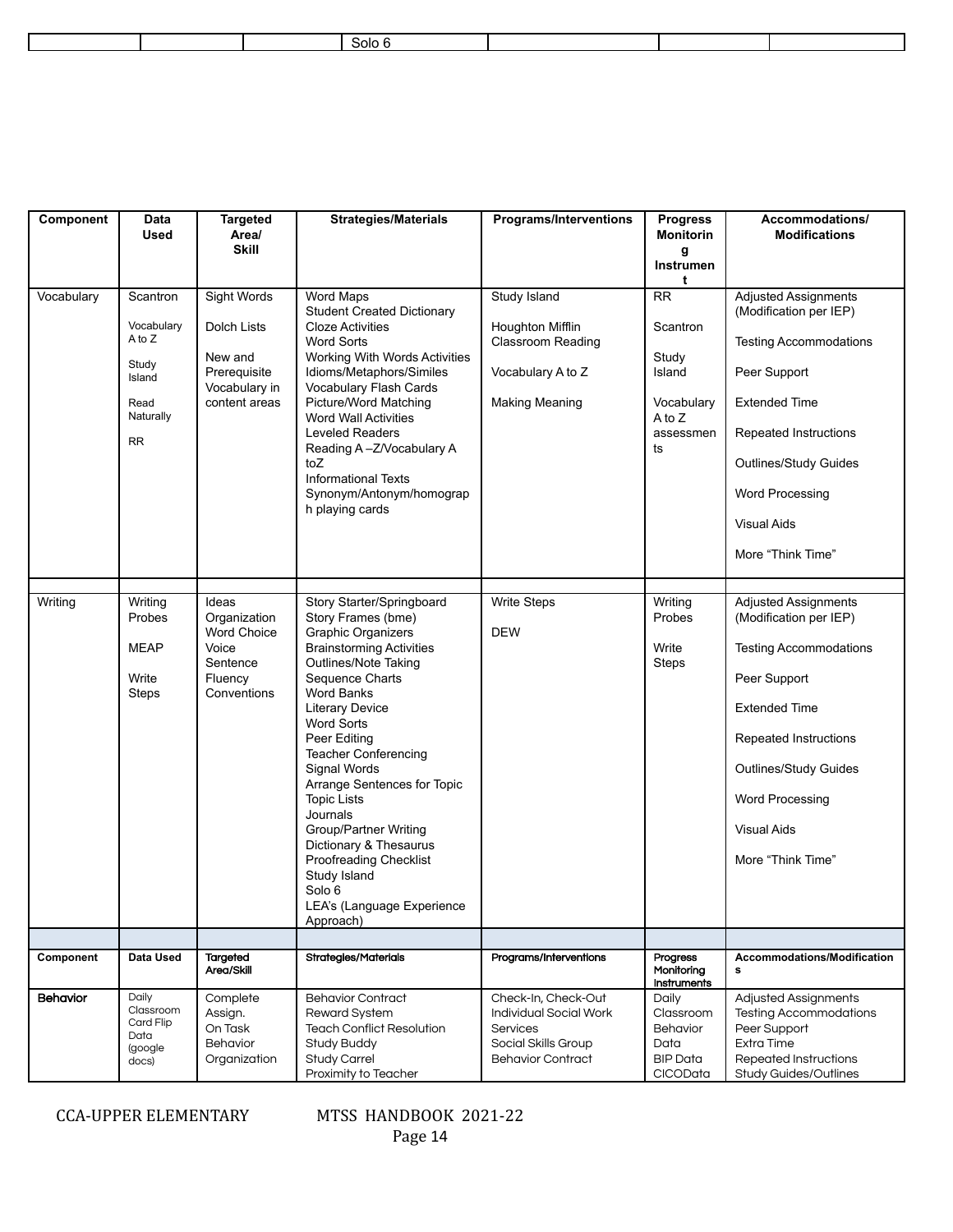| Office<br>Attention<br><b>Discipline</b><br>Span<br>Referrals<br>Aggressivenes<br>(ODRs)<br>s<br>Non-complian<br>ce.<br><b>Disruptive</b><br><b>Disrespect</b><br><b>Bullying</b><br>Responsibility<br>for<br>Own Actions<br>Emotional<br>Intelligence | <b>Provide Work Breaks</b><br><b>Duplicate Materials for Home</b><br>Parent/School Contract<br>Timer<br>Planner<br><b>Character Counts!</b><br>(Second Step)<br>Curriculum<br><b>CICO</b> | <b>Behavior Intervention</b><br>Plan (BIP) | Behavior<br>Logs<br>Behavior<br>Contract<br>Data<br>SWIS | <b>Visual Aids</b><br>Limited Visual Stimuli<br>More "Think Time"<br><b>Break time</b><br>Privacy folder<br><b>Bumpy seats</b><br>Stress ball |
|--------------------------------------------------------------------------------------------------------------------------------------------------------------------------------------------------------------------------------------------------------|-------------------------------------------------------------------------------------------------------------------------------------------------------------------------------------------|--------------------------------------------|----------------------------------------------------------|-----------------------------------------------------------------------------------------------------------------------------------------------|
|--------------------------------------------------------------------------------------------------------------------------------------------------------------------------------------------------------------------------------------------------------|-------------------------------------------------------------------------------------------------------------------------------------------------------------------------------------------|--------------------------------------------|----------------------------------------------------------|-----------------------------------------------------------------------------------------------------------------------------------------------|

## **MTSS Behavior Procedures**

In order to refer a student for Social Work services the following must be completed:

- 1. An *individual* tracking form for card flips utilizing the school-wide PBS system must be completed and included to be referred for behavior. This data must be entered into Google Docs.
- 2. The CCA-Upper Elementary PBIS Best Practice Checklist (behavior section) needs to be completed and included in the RtI folder.
- 3. Any anecdotal notes regarding the concern or behavior must be included in the folder.
- 4. Any communication to parent regarding the concern or behavior must also be included.
- 5. Students who receive a recommendation from their teacher (with numbers 1-4 completed) and have 3 oranges or more in one month, or more than one red in one month will be referred for our CICO program.
- 6. Students with more than two office referrals are required to meet with school administrators and their parents. Teacher will begin an ABC log with the student. Teacher will assist in teaching corrective behaviors in the classroom.
- 7. Students with two or more office referrals and a parent meeting will be required to have a HOME/BEHAVIOR PLAN (HBP) and BIP for school personnel to follow.
- 8. PBIS for Remote [Learning](https://docs.google.com/document/d/1fmj4ikzMmObSD4jFvbB5YsBWHcT0A4rQEYjPHDb-kdI/edit)

All of this must be completed to receive services such as Behavior Intervention Plans (Tier 3) or Check-In Check-out systems (Tier 2).

**MTSS Student Tracking Form** 

May be used in addition to Google Docs data.

To be included with a student's RtI Folder for Behavior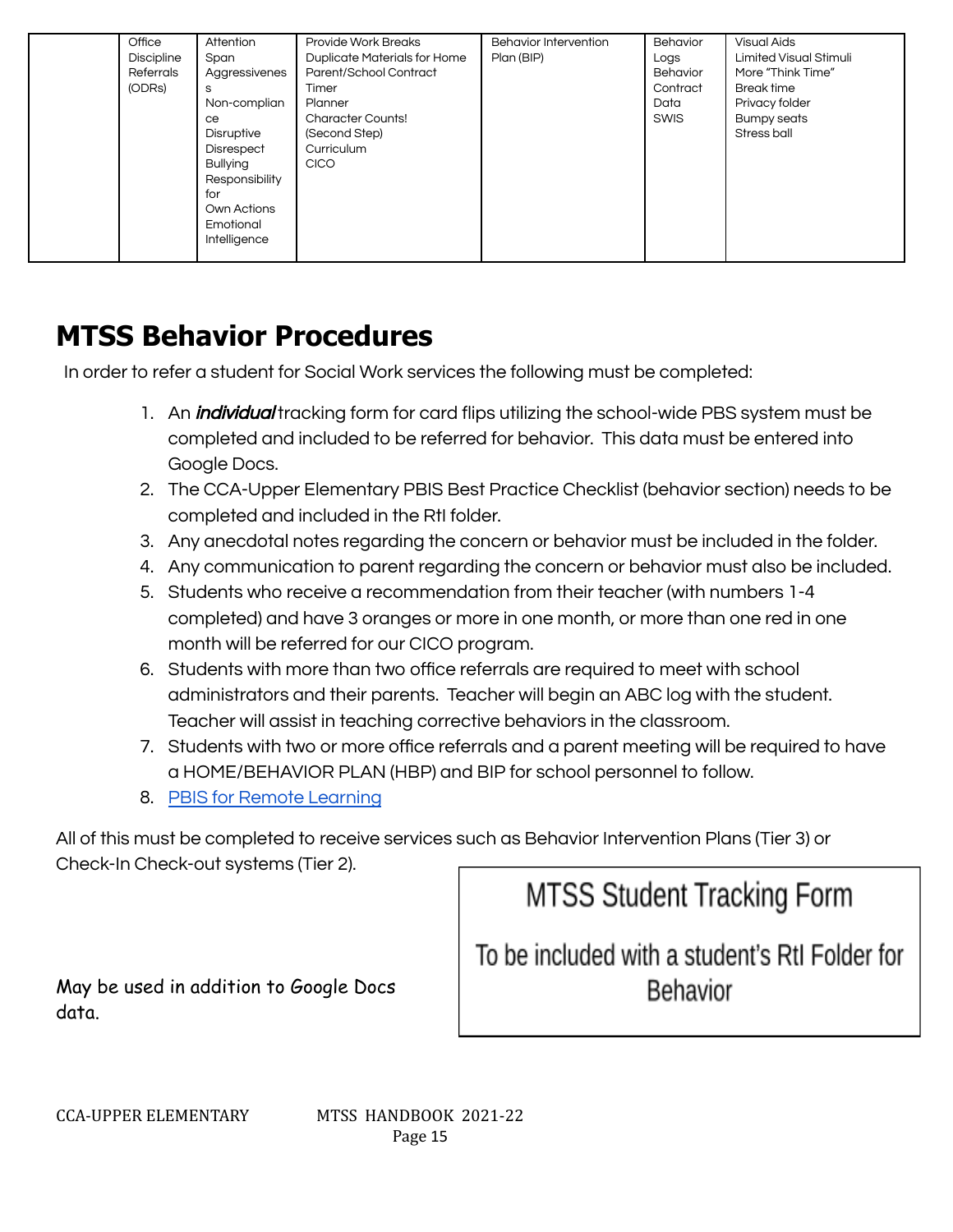

Month: \_\_\_\_\_\_\_\_\_\_\_\_\_\_\_\_\_\_\_\_\_\_\_\_\_\_\_\_\_\_\_\_\_\_ Student:

|        | Monday | Tuesday | Wednesday | Thursday | Friday |
|--------|--------|---------|-----------|----------|--------|
| Week 1 |        |         |           |          |        |
| Week 2 |        |         |           |          |        |
| Week 3 |        |         |           |          |        |
| Week 4 |        |         |           |          |        |
| Week 5 |        |         |           |          |        |

Please indicate above, the color the student was on at the end of the school day with O=Orange or an R=Red. Use the codes below to indicate the reason for the student's card flip. For example: if a student is on red for disrespect towards the teacher; the box would look like this: R, 1. If the student is on yellow for lying it would look like this: Y, 5

## **Reasons for Card Flip**:

Disrespect/Defiance/Insubordination = 1

 $\mathcal{L}=\{1,2,3,4,5\}$ 

Fighting or Physical Aggression = 2

```
Talking during Instruction/Disruption = 3
```
Inappropriate Language = 4

Lying or Cheating  $= 5$ 

Lack of Motivation= 6

Bullying or Harassment =7

Wandering/Out of Seat/ Unfocused = 8

Stealing and Vandalism/Destroying/Inappropriate Use of Property= 9

## **Comments or Concerns**:

 $\overline{\phantom{a}}$  , which is a set of the set of the set of the set of the set of the set of the set of the set of the set of the set of the set of the set of the set of the set of the set of the set of the set of the set of th

\_\_\_\_\_\_\_\_\_\_\_\_\_\_\_\_\_\_\_\_\_\_\_\_\_\_\_\_\_\_\_\_\_\_\_\_\_\_\_\_\_\_\_\_\_\_\_\_\_\_\_\_\_\_\_\_\_\_\_\_\_\_\_\_\_\_\_\_\_\_\_\_\_\_\_\_\_\_\_\_ \_\_\_\_\_\_\_\_\_\_\_\_\_\_\_\_\_\_\_\_\_\_\_\_\_\_\_\_\_\_\_\_\_\_\_\_\_\_\_\_\_\_\_\_\_\_\_\_\_\_\_\_\_\_\_\_\_\_\_\_\_\_\_\_\_\_\_\_\_\_\_\_\_\_\_\_\_\_\_\_

 $\overline{\phantom{a}}$  , and the contribution of the contribution of the contribution of the contribution of the contribution of the contribution of the contribution of the contribution of the contribution of the contribution of the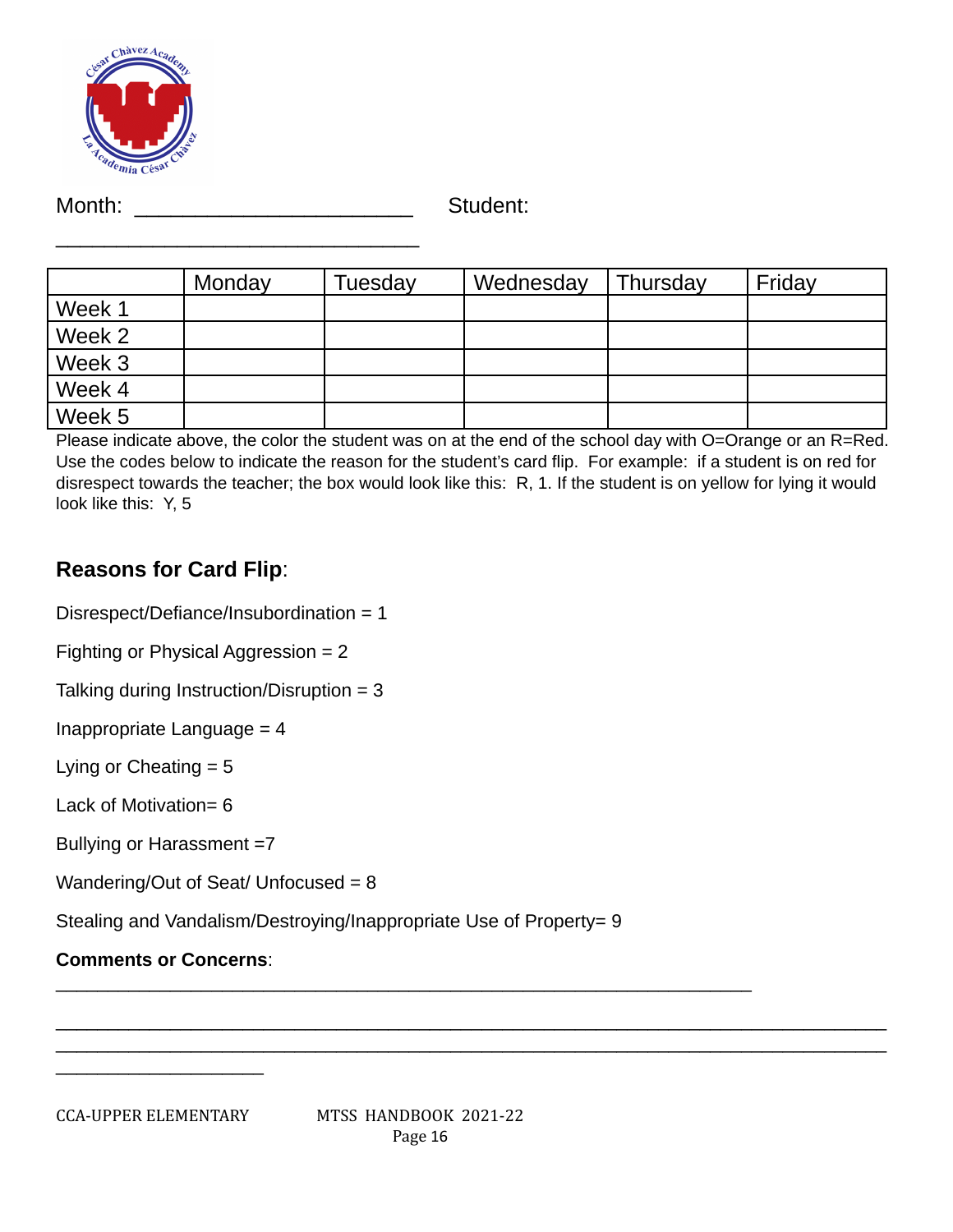# CCA-Upper Elementary PBS Best Practices Checklist

| <b>Check</b><br>if used | Activity/Intervention                                                 | <b>Start</b><br>Date | End<br>Date | <b>Effectiveness</b> |
|-------------------------|-----------------------------------------------------------------------|----------------------|-------------|----------------------|
|                         | Use of Card Flip System WITH corrective                               |                      |             |                      |
|                         | feedback                                                              |                      |             |                      |
|                         | Office Discipline Referral (ODR) to behavioral                        |                      |             |                      |
|                         | interventionist                                                       |                      |             |                      |
|                         | Display of Classroom Rules                                            |                      |             |                      |
|                         | Daily Schedule is posted                                              |                      |             |                      |
|                         | Classroom rules are posted                                            |                      |             |                      |
|                         | Seated near teacher/ point of instruction                             |                      |             |                      |
|                         | <b>Private Conference with Student</b>                                |                      |             |                      |
|                         | PBS expectations are taught and retaught                              |                      |             |                      |
|                         | throughout year                                                       |                      |             |                      |
|                         | Daily verbal reminders of expectations                                |                      |             |                      |
|                         | Transition procedures are taught and modeled                          |                      |             |                      |
|                         | All class attention getting signal is used (clap<br>sequence, lights) |                      |             |                      |
|                         | Frequent positive praise (4-1 or higher)                              |                      |             |                      |
|                         | Individuals and groups are praised for<br>following rules             |                      |             |                      |
|                         | Corrections are done in private, if and when<br>possible              |                      |             |                      |
|                         | Planned ignoring of minor non-disruptive<br>behavior                  |                      |             |                      |
|                         | Increased assistance to student as needed                             |                      |             |                      |
|                         | Whole group oral responses/ choral                                    |                      |             |                      |
|                         | responding is used                                                    |                      |             |                      |
|                         | Small group and partner responses are used                            |                      |             |                      |
|                         | Individual Behavior chart                                             |                      |             |                      |

Teacher signature: \_\_\_\_\_\_\_\_\_\_\_\_\_\_\_\_\_\_\_\_\_\_\_\_\_\_\_\_\_\_\_\_\_\_\_\_\_\_\_\_\_\_\_\_\_\_\_\_\_\_\_\_\_\_\_ Date:

\_\_\_\_\_\_\_\_\_\_\_\_\_\_\_\_\_\_\_\_\_\_\_\_\_\_

RtI Team Signature: \_\_\_\_\_\_\_\_\_\_\_\_\_\_\_\_\_\_\_\_\_\_\_\_\_\_\_\_\_\_\_\_\_\_\_\_\_\_\_\_\_\_\_\_\_\_\_\_\_\_\_\_\_ Date: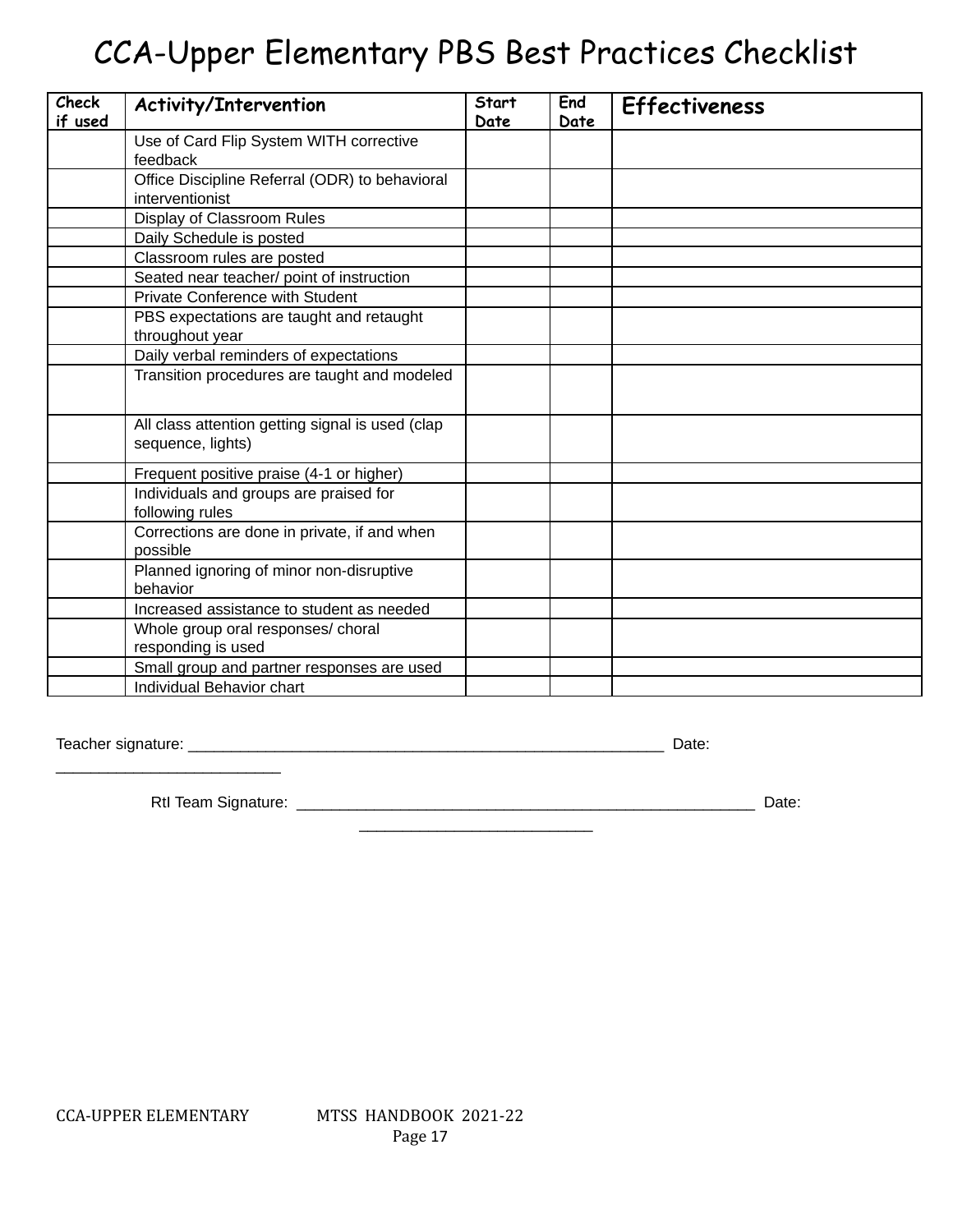

## **MTSS** Student Data Referral Form

Step 1- Student Information

|                                        | ELL:                             |  |
|----------------------------------------|----------------------------------|--|
| ______________________________________ |                                  |  |
|                                        |                                  |  |
|                                        |                                  |  |
| CCA-UPPER ELEMENTARY                   | MTSS HANDBOOK 2021-22<br>Page 18 |  |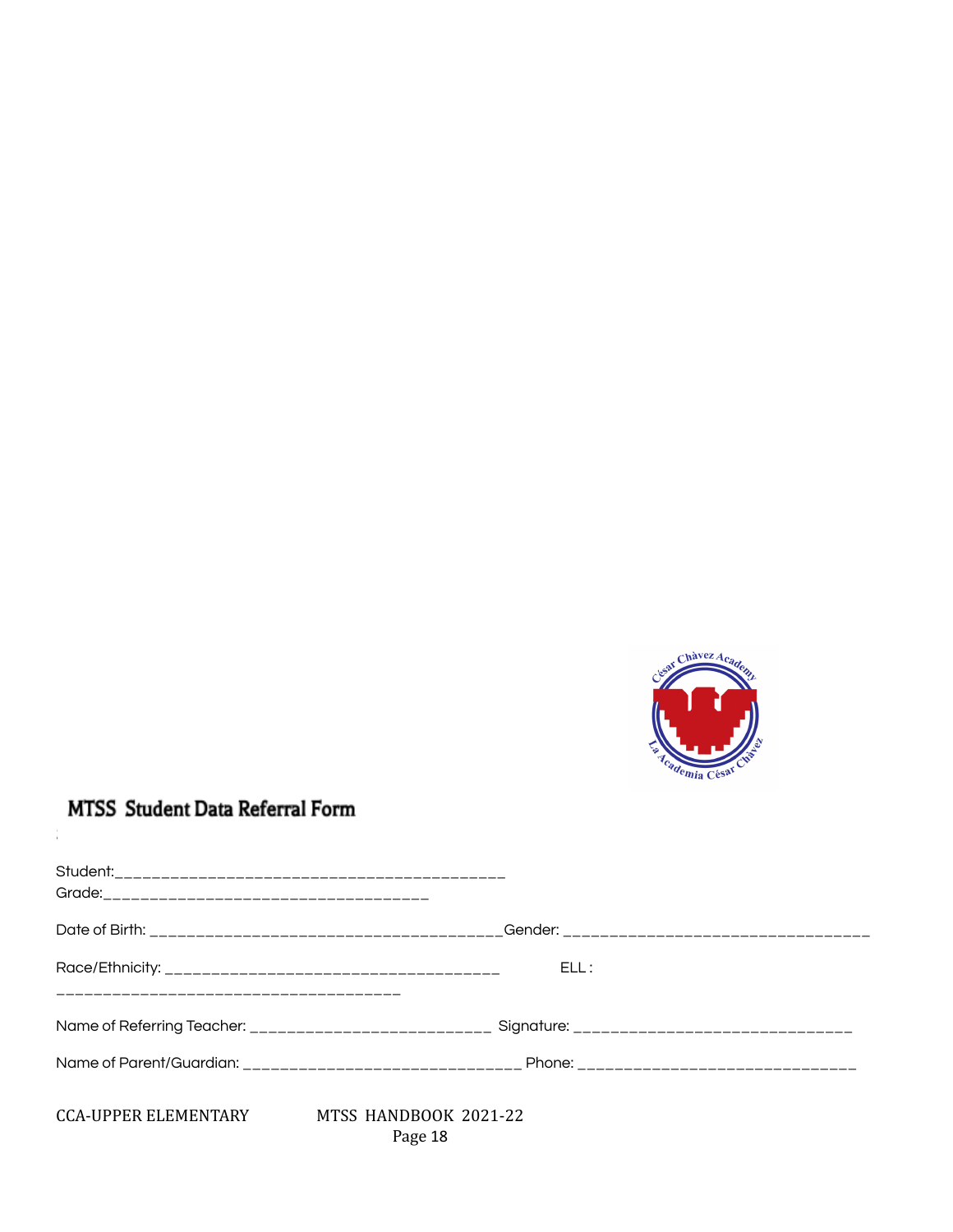| Parent/Guardian contact prior to referral: ______ Phone call ______Note home ______ Conference |                                                                           |  |                                                                                                               |
|------------------------------------------------------------------------------------------------|---------------------------------------------------------------------------|--|---------------------------------------------------------------------------------------------------------------|
|                                                                                                |                                                                           |  |                                                                                                               |
| <b>Step 2: Assessing Concerns</b>                                                              |                                                                           |  |                                                                                                               |
|                                                                                                | _Behavior _________ Academic ________ Social Work ________ ELL ______ SPL |  |                                                                                                               |
| Only comment on the area of concern.                                                           |                                                                           |  |                                                                                                               |
| List and describe area (s) of concern with academic progress:                                  |                                                                           |  |                                                                                                               |
|                                                                                                |                                                                           |  |                                                                                                               |
|                                                                                                |                                                                           |  |                                                                                                               |
|                                                                                                |                                                                           |  |                                                                                                               |
|                                                                                                |                                                                           |  |                                                                                                               |
| List and describe area (s) of concern with behavior:                                           |                                                                           |  |                                                                                                               |
|                                                                                                |                                                                           |  |                                                                                                               |
|                                                                                                |                                                                           |  |                                                                                                               |
|                                                                                                |                                                                           |  |                                                                                                               |
|                                                                                                |                                                                           |  |                                                                                                               |
|                                                                                                |                                                                           |  |                                                                                                               |
|                                                                                                |                                                                           |  |                                                                                                               |
|                                                                                                |                                                                           |  |                                                                                                               |
|                                                                                                |                                                                           |  |                                                                                                               |
|                                                                                                |                                                                           |  |                                                                                                               |
|                                                                                                |                                                                           |  |                                                                                                               |
|                                                                                                |                                                                           |  |                                                                                                               |
|                                                                                                |                                                                           |  |                                                                                                               |
| _________________                                                                              |                                                                           |  |                                                                                                               |
|                                                                                                |                                                                           |  | List and describe area(s) of concern with learning English as a second language: ____________________________ |
|                                                                                                |                                                                           |  |                                                                                                               |
|                                                                                                |                                                                           |  |                                                                                                               |
|                                                                                                |                                                                           |  |                                                                                                               |
| <b>CCA-UPPER ELEMENTARY</b>                                                                    | MTSS HANDBOOK 2021-22<br>Page 19                                          |  |                                                                                                               |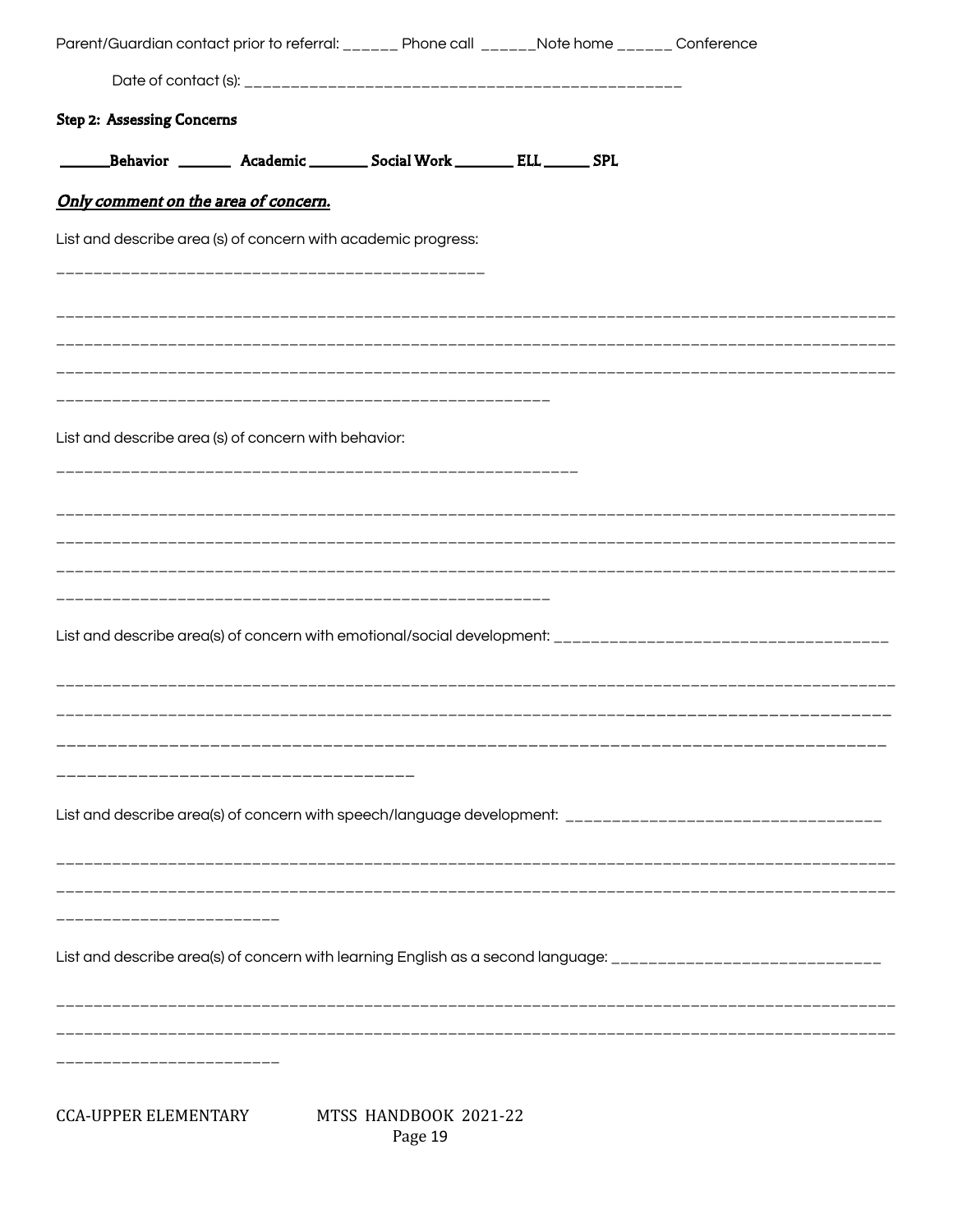#### Step 3: Student Strengths and Weaknesses

| List the strengths/weaknesses that have been observed in the classroom: ___________________________       |
|-----------------------------------------------------------------------------------------------------------|
|                                                                                                           |
|                                                                                                           |
|                                                                                                           |
|                                                                                                           |
| ------------------------                                                                                  |
| The student's preferred learning style is:                                                                |
| ____________ Visual _____________ Auditory _____________ Tactile/Kinesthetic                              |
| Step 4: Background Information                                                                            |
| Attendance                                                                                                |
| Please attach attendance form from Power Schools.                                                         |
|                                                                                                           |
|                                                                                                           |
| Has the student ever been retained? _____ Yes _______ No (if yes specify grade levels): _________________ |
| Has the student ever been suspended for disciplinary reasons during the current school year?              |
| _______ Yes ________ No (if yes, explain):                                                                |
|                                                                                                           |
|                                                                                                           |
|                                                                                                           |
|                                                                                                           |
| <b>Medical Concerns</b>                                                                                   |
|                                                                                                           |
| Are there medical concerns? _______ Yes ________ No (if yes, please list):                                |
| ___________________                                                                                       |
|                                                                                                           |
|                                                                                                           |
| How does medical condition affect classroom performance and student learning? __________________________  |
|                                                                                                           |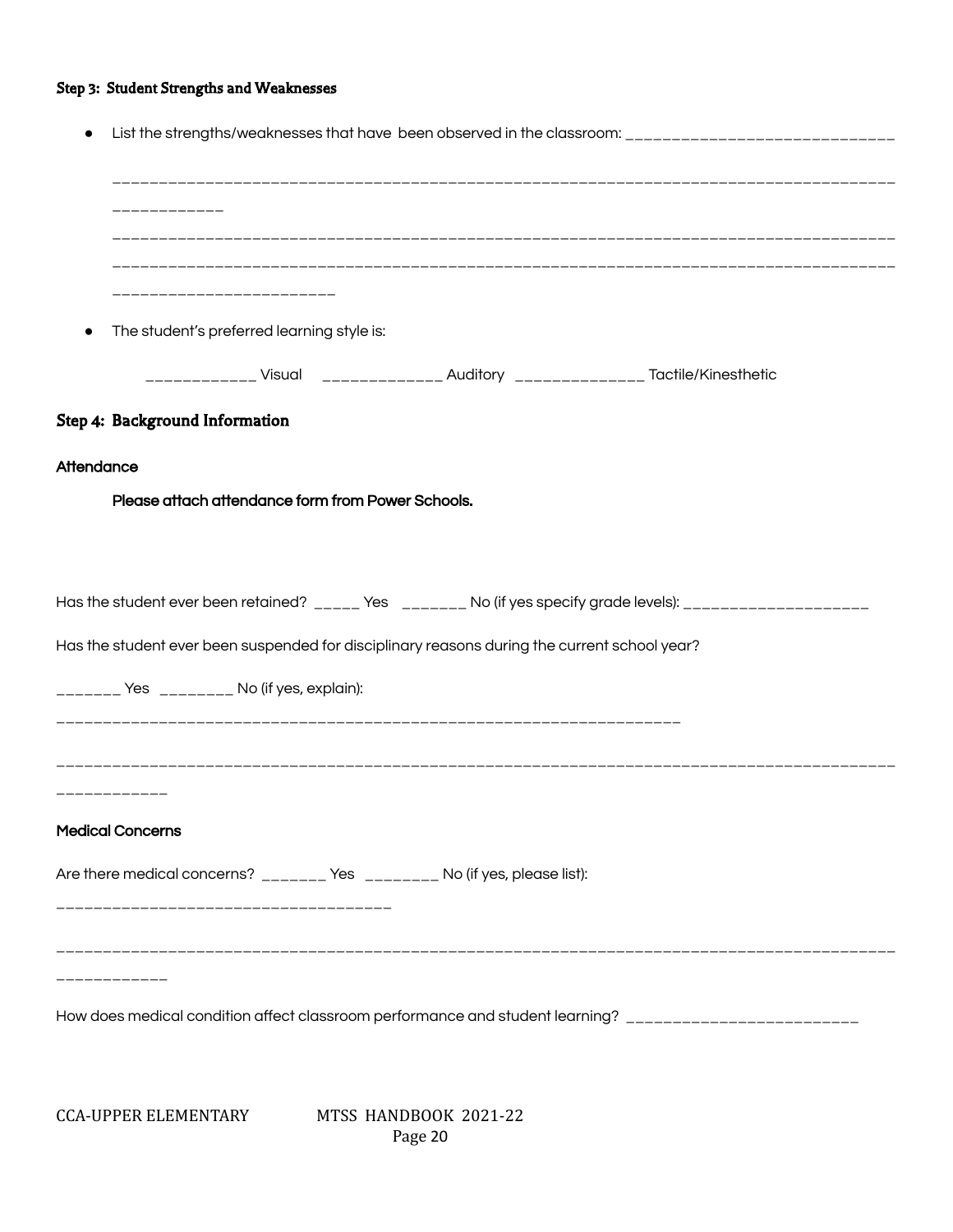#### Step 5: Assessment information

| Assessment information/results: Attach work samples/copies of recent assessments for your area(s) of concern. |
|---------------------------------------------------------------------------------------------------------------|
| MStp Reading: _______ Writing: ________ Math: _______                                                         |
| DRA Benchmark Levels (if applicable): Fall_____ Winter______ Spring _____                                     |
| NWEA Information: Please attach copy of NWEA Report                                                           |
| WIDA Level: ____________ Dolch Word List: ____________________________                                        |
| Writing Benchmarks: Fall_____ Winter _______Spring_______                                                     |
|                                                                                                               |

Math Benchmarks: Fall \_\_\_\_\_\_\_\_\_\_\_ Winter \_\_\_\_\_\_\_\_\_\_\_ Spring \_\_\_\_\_\_\_

For all grade levels: Please attach a copy of current report card or progress report.

| Intervention                | Times per week |
|-----------------------------|----------------|
| Spec Ed:                    |                |
| Phonics:                    |                |
| Interventionists:           |                |
| ESL:                        |                |
| Speech & Language           |                |
| <b>Social Work Services</b> |                |

Outside classroom intervention(s) in place for student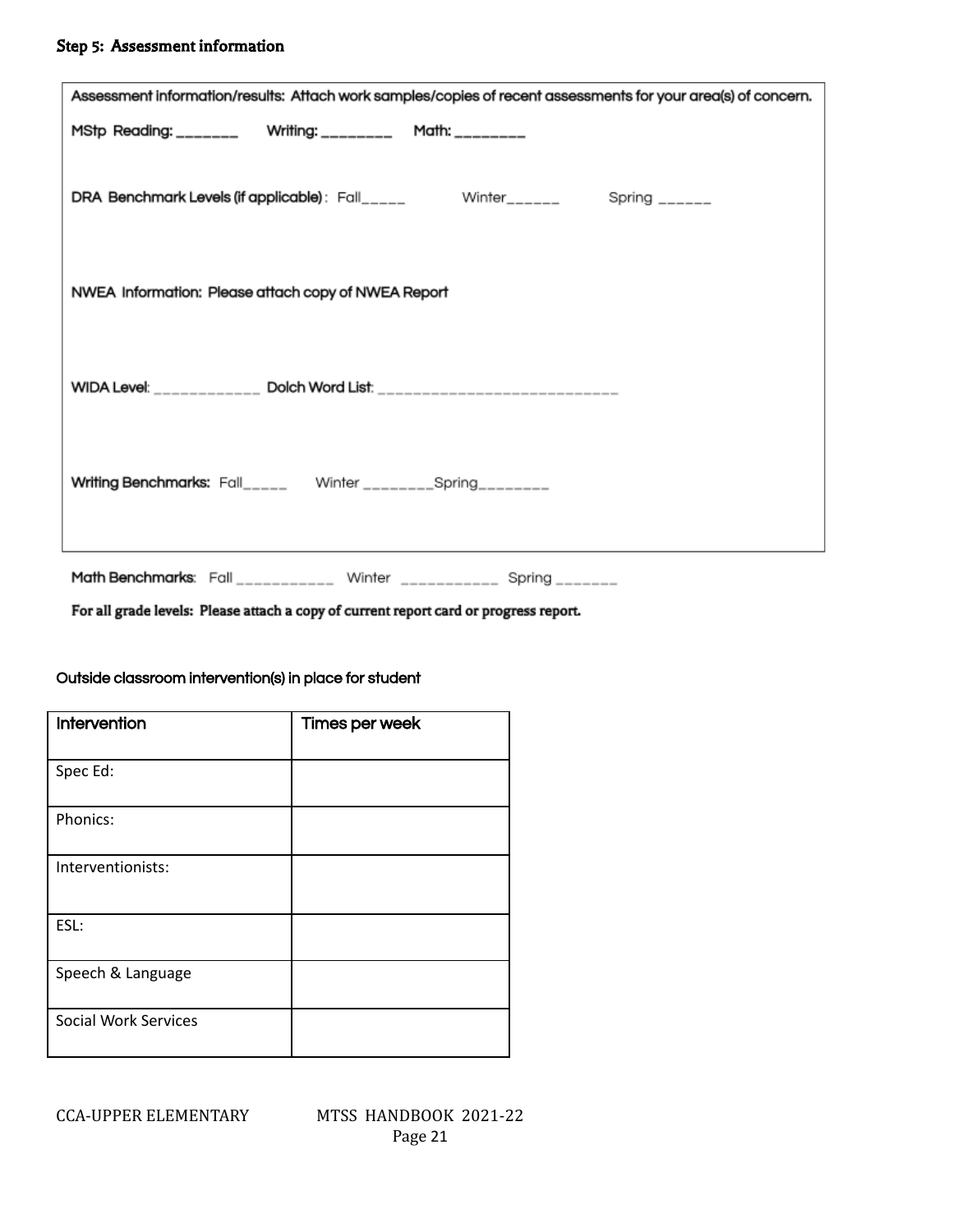## **MTSS Student Referral Procedures**

MTSS is a systematic, data driven process. School personnel collect student performance data throughout the year by administering assessments such as Benchmarking, Naiku/class assessments, MStep and NWEA. This data assists the team in making informed decisions about instruction for all students in the general education curriculum (Veldhuis, 2010, p. 53)

There are many steps in the referral process. They are outlined below to assist in the referral process.

- Step 1: Highlight student in Google Docs in RED to review with RtI team
- Step 2: Complete the paper with the following information:
	- 1. Student Information:
		- a. Student name, date of birth, parent information

## **Please write student's name on the form, the other information may be obtained from Power Teacher. Please print and include the form.**

- b. Parent contact information- please **attach a copy of Parent Contact** sheet if you have spoken to parent with regard to concern.
- 2. Assessing Concerns:
	- a. Check off the concern you have with the student you are recommending to RtI.
	- **b.** List and describe section **should only be completed for the area of concern.**
- 3. Student Strengths and Weaknesses
	- a. Please list any known strengths and weaknesses along with learning style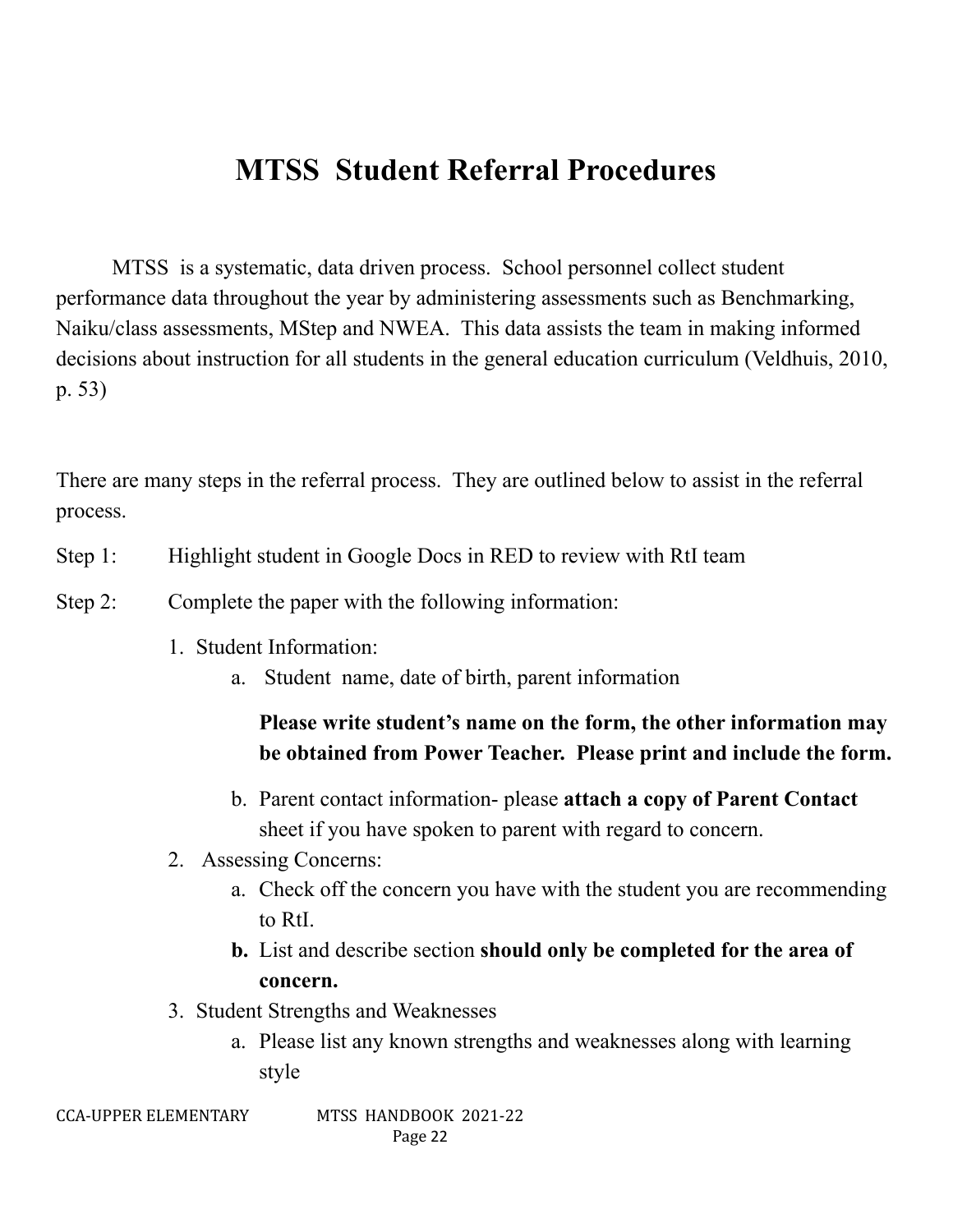- 4. Background information
	- **a. Attendance: please print attendance from Power Teacher**
	- b. If student has been retained, please indicate
	- c. If there are known suspensions, please indicate
	- d. If there are known medical concerns, please indicate
- 5. Assessment Data
	- a. Please feel free to print any and all information from Scantron, Raz-Kids, Power Teacher, or Study Island with regards to student's assessment. \*\*\*\*All unit assessments must be updated in Google DOCS and show a no-growth/ low-growth pattern
	- b. If there is not electronic information available for this student, please write as much data in the appropriate areas.
- 6. Outside Classroom Intervention
	- a. Please indicate to the best of your ability, who the student is seeing outside of the classroom for assistance.
	- b. Include data/information from interventionists/support staff to show progress.
- Step 3: Best Practices Checklists
	- 1. Please complete the Classroom Best Practices checklist and/or the PBS Best Practices checklist so the team is aware of the interventions already in place in the classroom

## Step 4: PBS/RtI Tracking Form

- 1. Please complete with regards to card flips for the student is he/she is being referred for behavior.
- 2. Please include your Google docs report indicating number of card flips and the reason (s) for the card flip(s).
- Step 5: Other
	- 1. Feel free to include anecdotal notes and work samples
-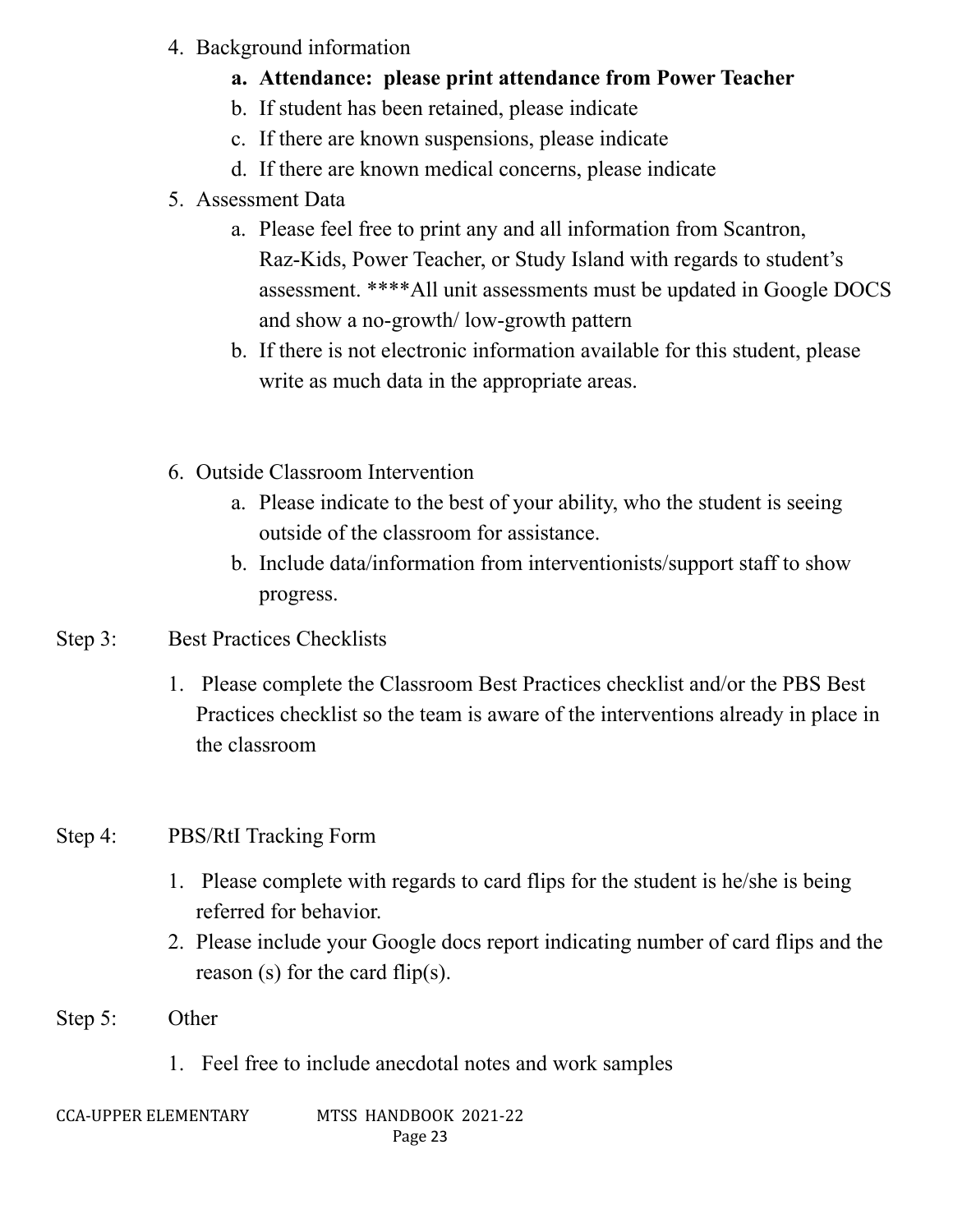- Step 6: Deadlines for consideration
	- 1. TEACHERS:
	- 2. All TEACHERS will need to enter their most recent math exams into Google Docs BEFORE their RtI on Friday or Thursday. Please be sure that you have your most recent exam scores entered prior to RtI.
	- 3. Assessments need to be given every two-three weeks.

## **Cesar Chavez Academy-Upper Elementary School**

## **MTSS Student Intervention Plan**

| Follow-up Meeting______________________ |  |
|-----------------------------------------|--|
|                                         |  |
|                                         |  |
|                                         |  |
|                                         |  |
|                                         |  |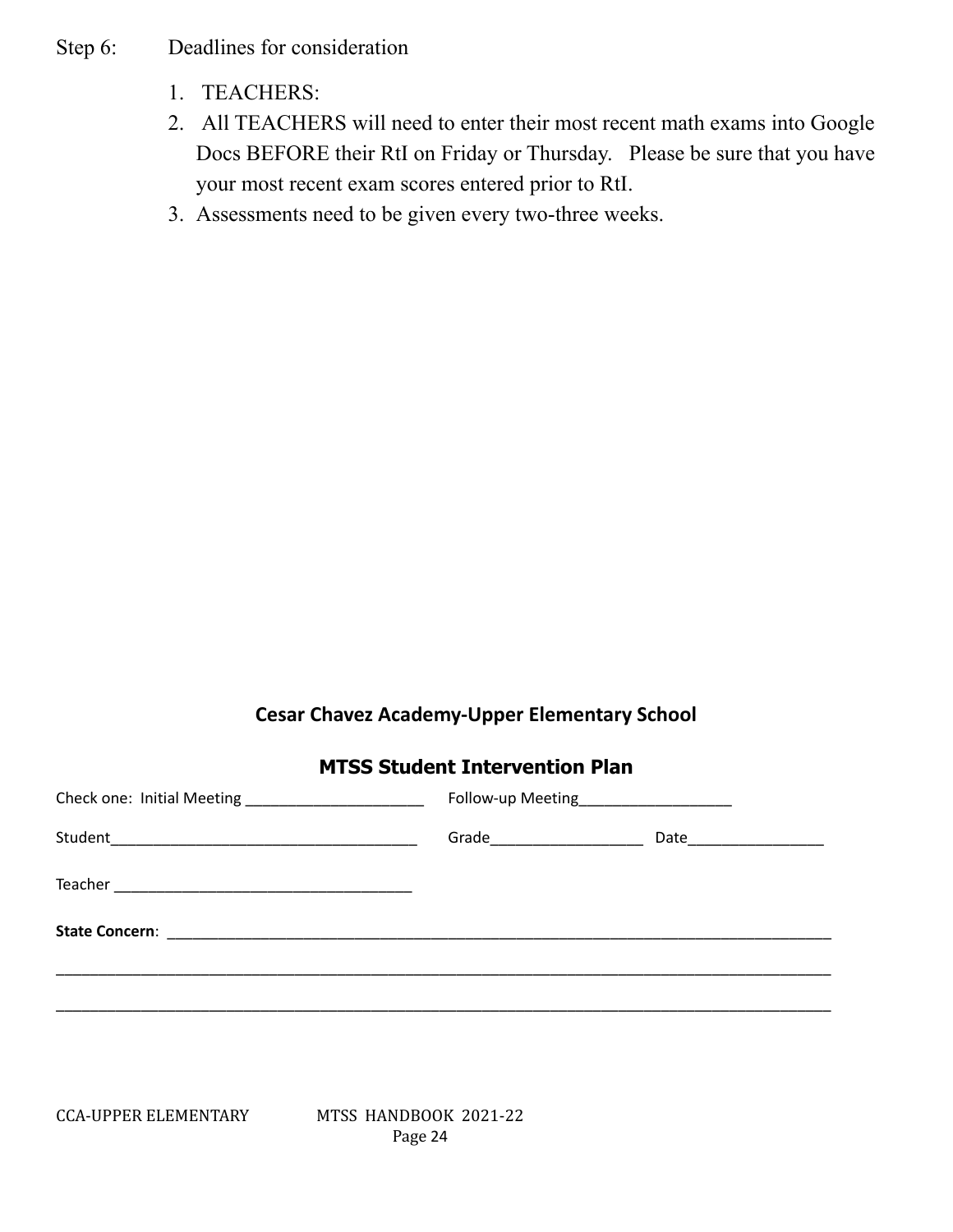| <b>Fidelity of Instruction/Intervention</b>                                                                                                              |  |  |
|----------------------------------------------------------------------------------------------------------------------------------------------------------|--|--|
| Tier 1 Is school attendance a concern? _______ yes, ______ no. If yes, describe action steps ________________                                            |  |  |
|                                                                                                                                                          |  |  |
|                                                                                                                                                          |  |  |
| Tier II or Tier III (If initial plan, please attach Best Practices Checklist for Tier I strategies)                                                      |  |  |
|                                                                                                                                                          |  |  |
|                                                                                                                                                          |  |  |
|                                                                                                                                                          |  |  |
| <b>Evaluate Behavioral Progress</b>                                                                                                                      |  |  |
|                                                                                                                                                          |  |  |
| List the most recent data collected. Include frequency and time of day that behaviors occur.                                                             |  |  |
|                                                                                                                                                          |  |  |
|                                                                                                                                                          |  |  |
|                                                                                                                                                          |  |  |
|                                                                                                                                                          |  |  |
| After reviewing the results, what action does the team feel is appropriate?                                                                              |  |  |
| 1. Initiate the intervention(s) ____________Tier I _________________Tier II _______________________Tier III                                              |  |  |
| 2. Continue the intervention(s) __________Tier I _______________Tier II ___________________Tier III                                                      |  |  |
| Modify the interventions(s) __________Tier I _______________Tier II _________________Tier III<br>3.<br>4. Discontinue the intervention (s) and return to |  |  |
|                                                                                                                                                          |  |  |
|                                                                                                                                                          |  |  |
| Goal Statement (Goals must be measurable)                                                                                                                |  |  |
| By the end of ______ weeks, ________________________ will be able to segment 3-4 phoneme words.                                                          |  |  |
| By the end of ______ weeks, _______________________ will be able to blend CVC sounds into words.                                                         |  |  |
| By the end of ______ weeks, _________________________ will be able to read at the rate of _________ words per<br>minute.                                 |  |  |
|                                                                                                                                                          |  |  |
|                                                                                                                                                          |  |  |
|                                                                                                                                                          |  |  |
|                                                                                                                                                          |  |  |
|                                                                                                                                                          |  |  |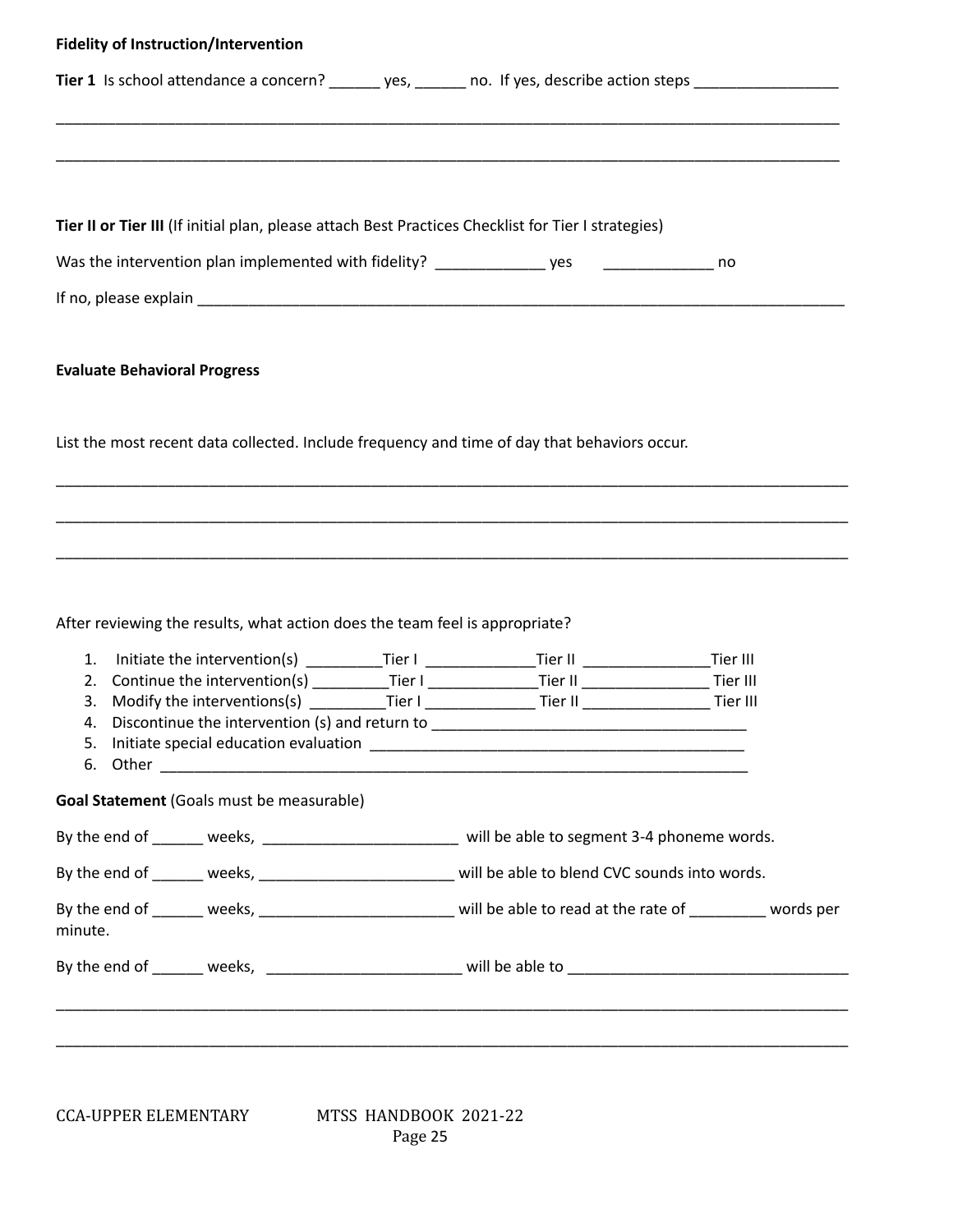| the control of the control of the control of the control of the control of the control of the control of the control of the control of the control of the control of the control of the control of the control of the control |
|-------------------------------------------------------------------------------------------------------------------------------------------------------------------------------------------------------------------------------|
|                                                                                                                                                                                                                               |
|                                                                                                                                                                                                                               |
|                                                                                                                                                                                                                               |
|                                                                                                                                                                                                                               |
|                                                                                                                                                                                                                               |
|                                                                                                                                                                                                                               |
|                                                                                                                                                                                                                               |
|                                                                                                                                                                                                                               |
|                                                                                                                                                                                                                               |
|                                                                                                                                                                                                                               |

Page 26